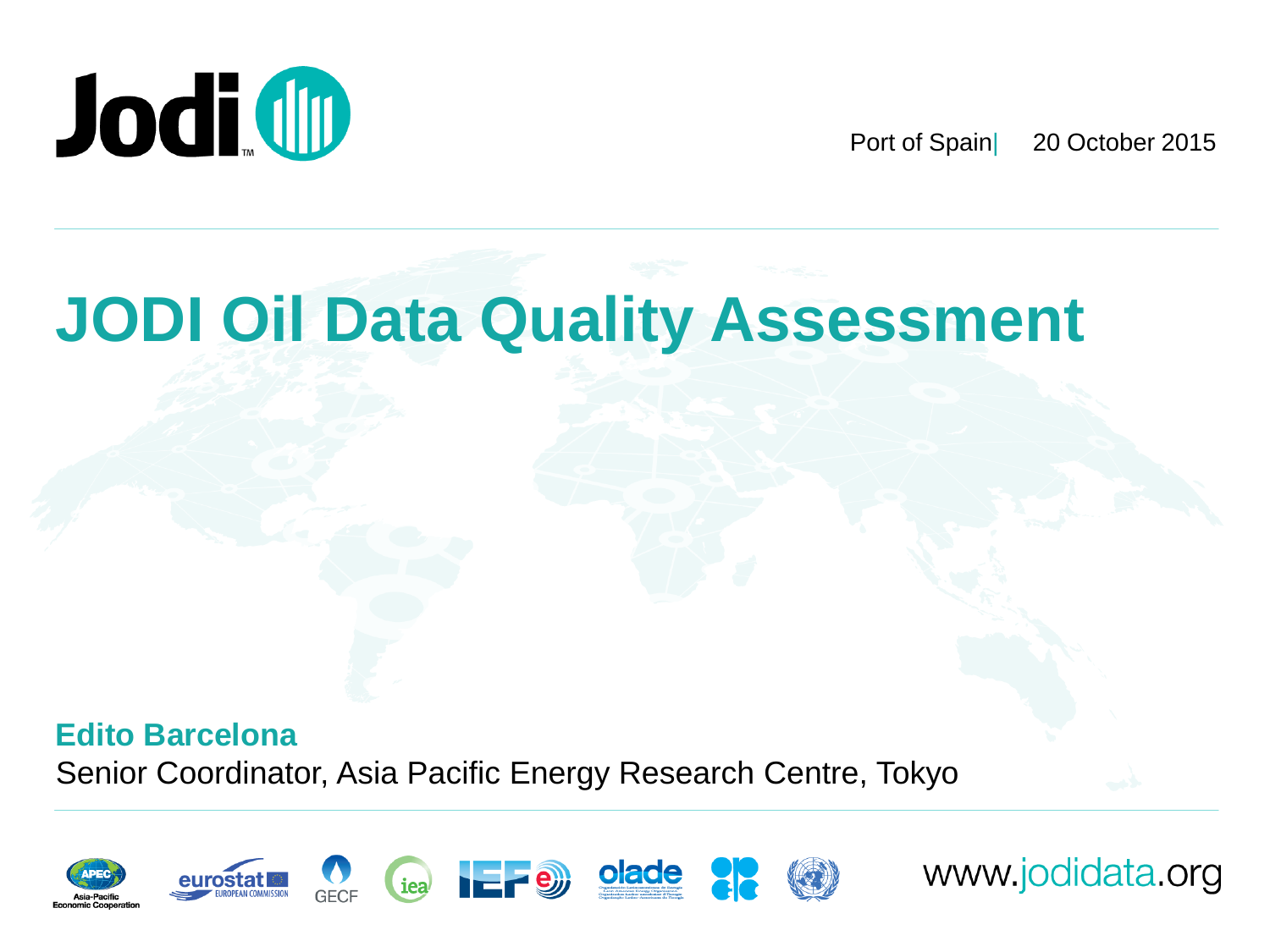## **Outline**

- Data Quality
- Data accuracy
- Data validation techniques
- Color codes in the JODI database
- Smiley faces
- Availability of metadata
- Quality vs. Cost of data collection



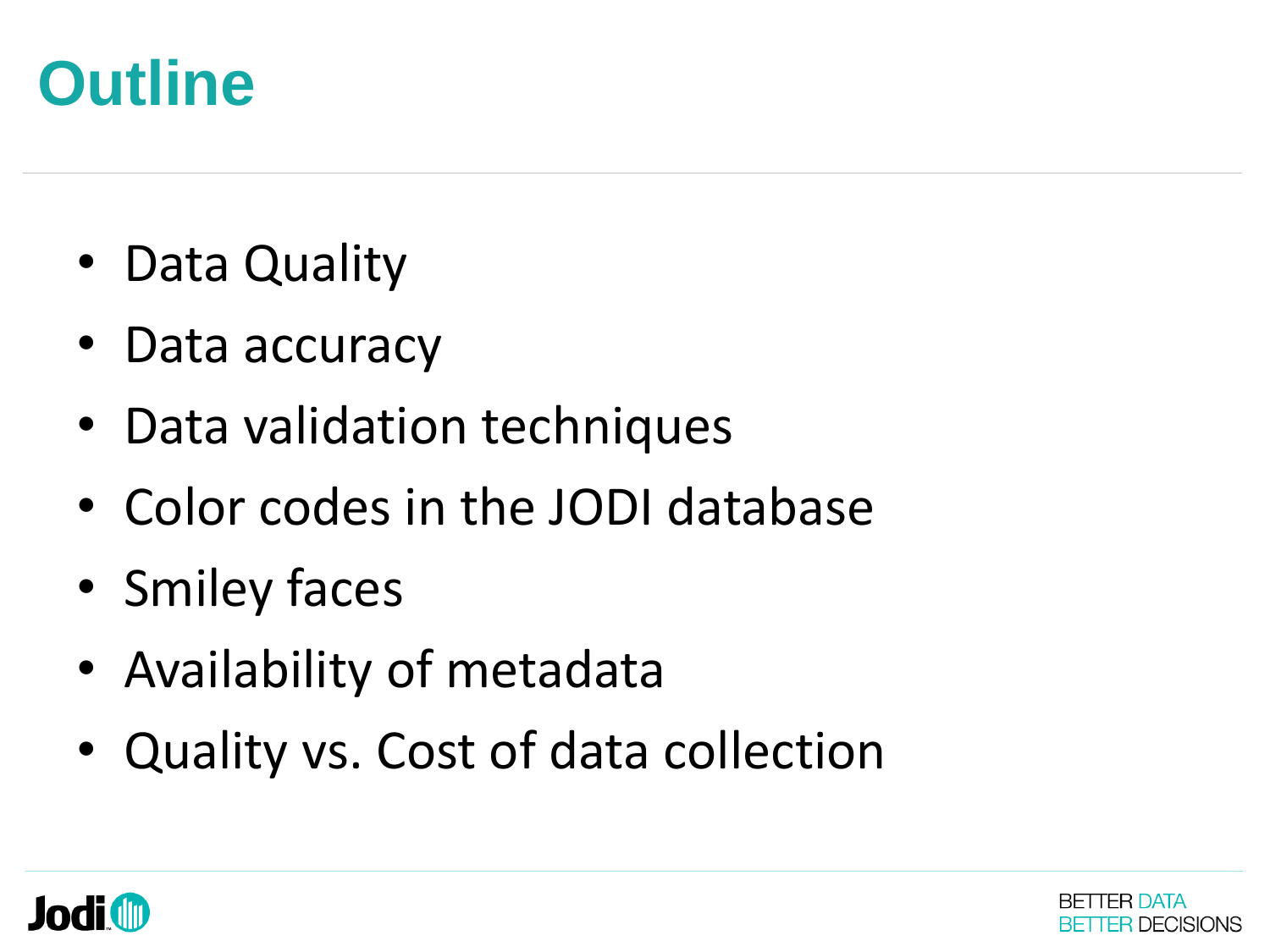## **Elements of Data Quality**

- Timeliness
- Relevance (of statistical concepts)
- Accessibility and clarity
- Coherence
- Accuracy
- Completeness/coverage
- Availability of Metadata



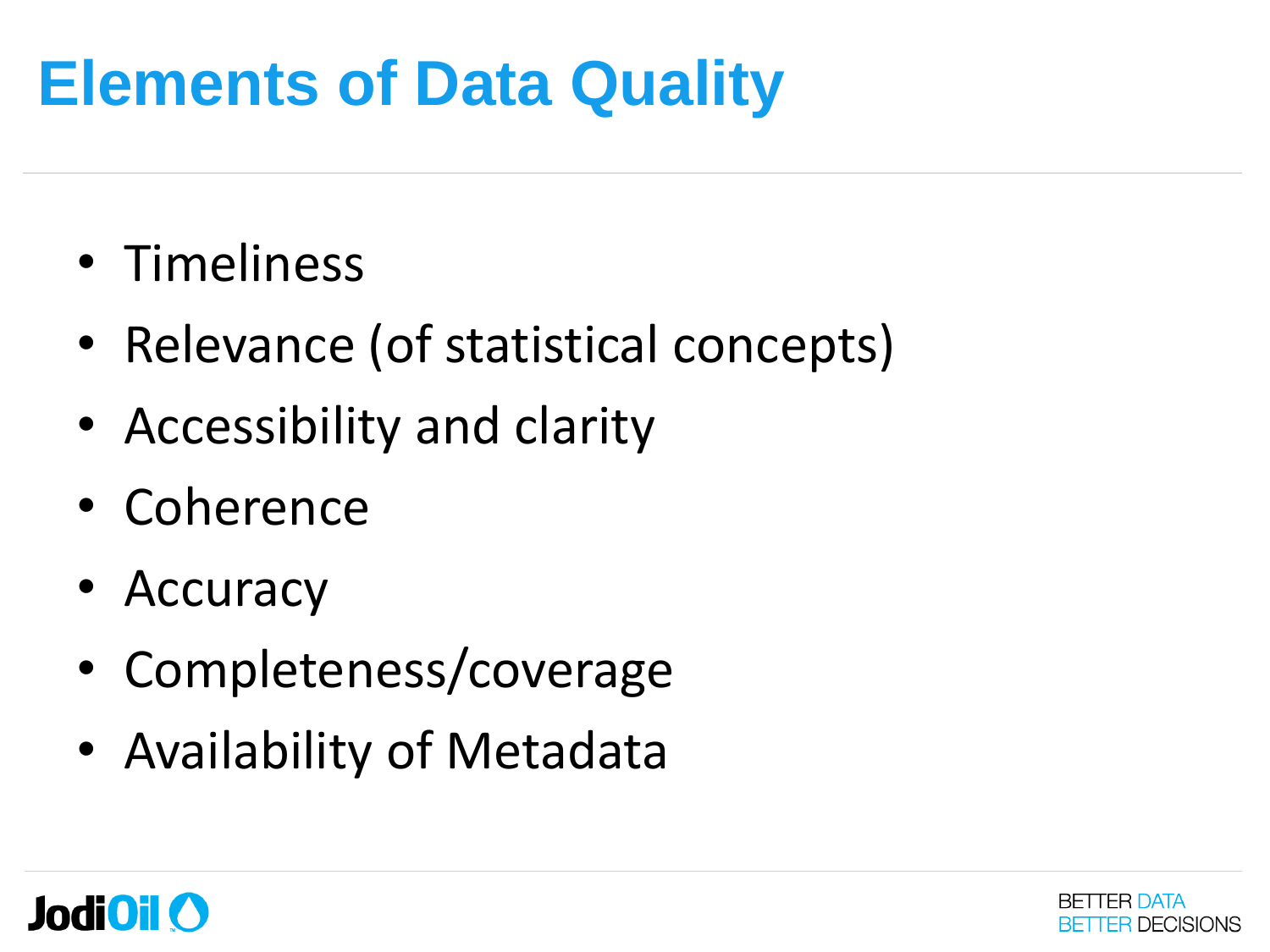

- Statistics should meet the current and potential user's needs
- Identification of users and their expectations is necessary
- Consult users
- Example: Consumer-Producer dialogue



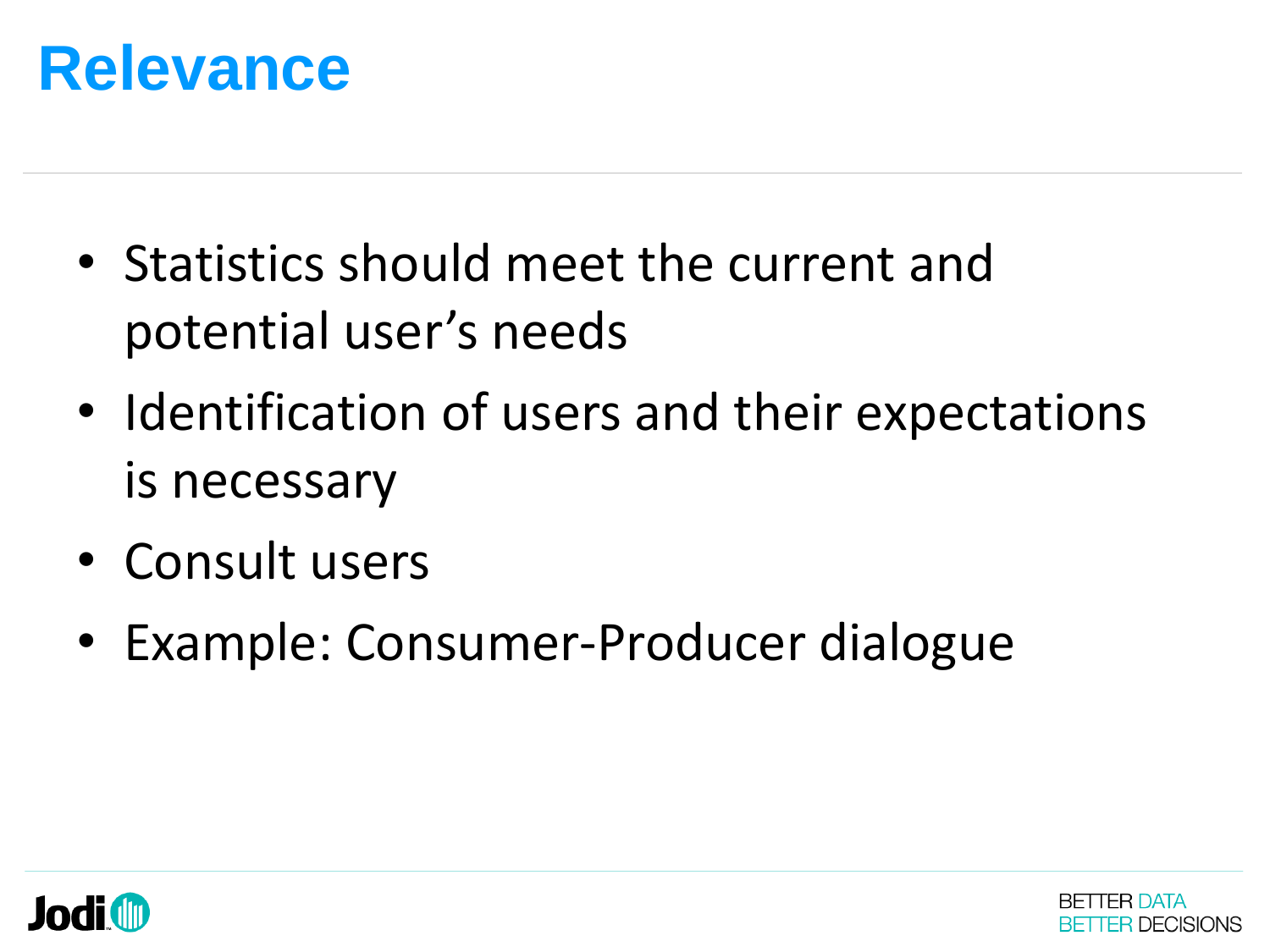# **Accessibility and Clarity**

- Easily accessible to users
- Available in the form users desire
- There is adequately documented metadata
- User support should be available from providers



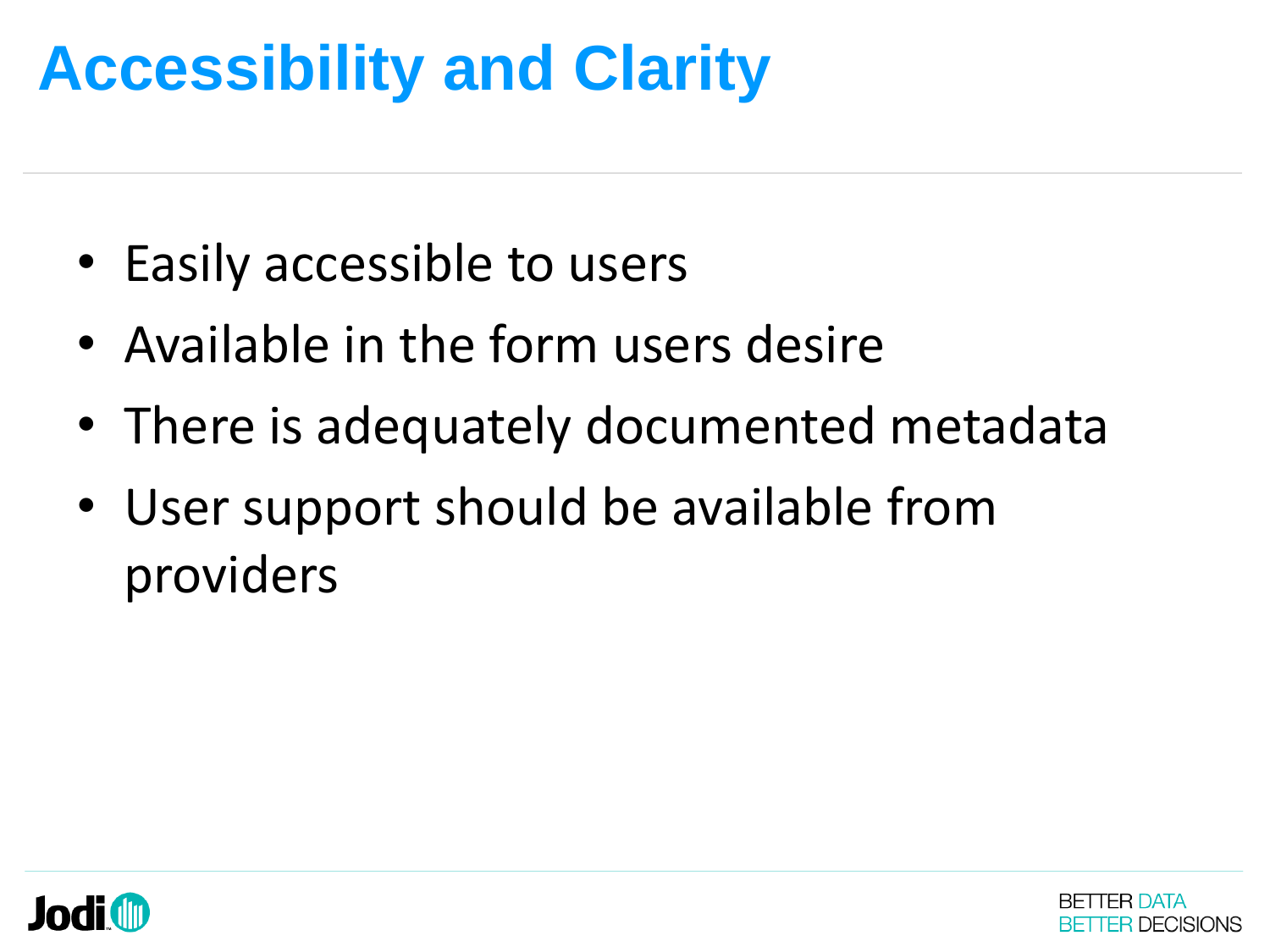## **Coherence**

- Coherence is the measure of the extent to which one set of statistical characteristics agrees with another and can be used together (with each other) or as an alternative (to each other)
- To assess the coherence of the statistics, comparisons with other statistics relating to the JODI data could be made, e.g. comparisons with monthly, quarterly and yearly oil statistics of international organisations



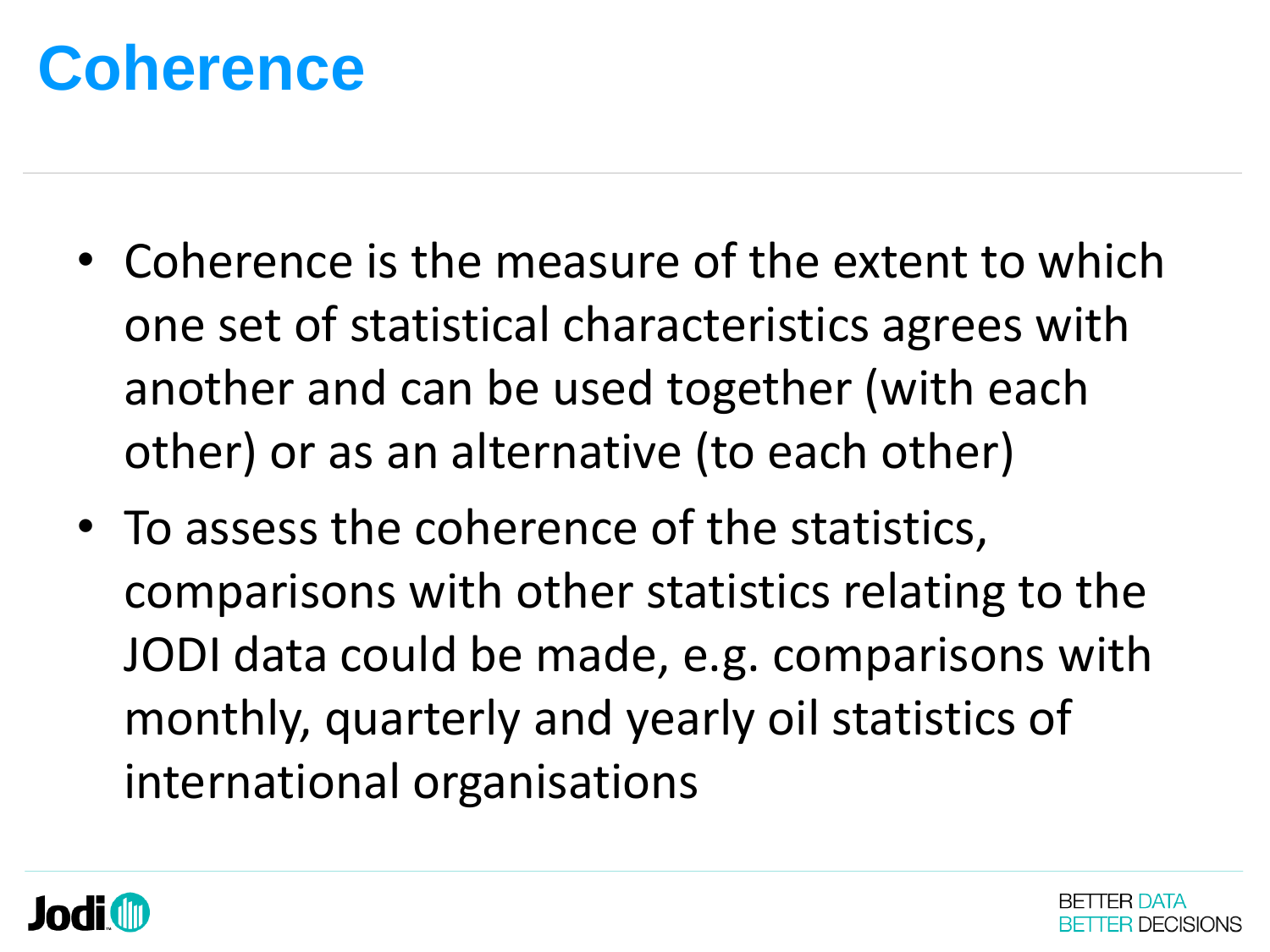## **Data Accuracy**

- Data Accuracy is an essential quality element of any database
- Closely related to usefulness of the database
- Usually negatively correlated to timeliness and completeness
- Accuracy should be checked
	- At national level (before submitting the JODI questionnaire) and
	- At international level (OLADE, APEC, OPEC, IEA, etc)



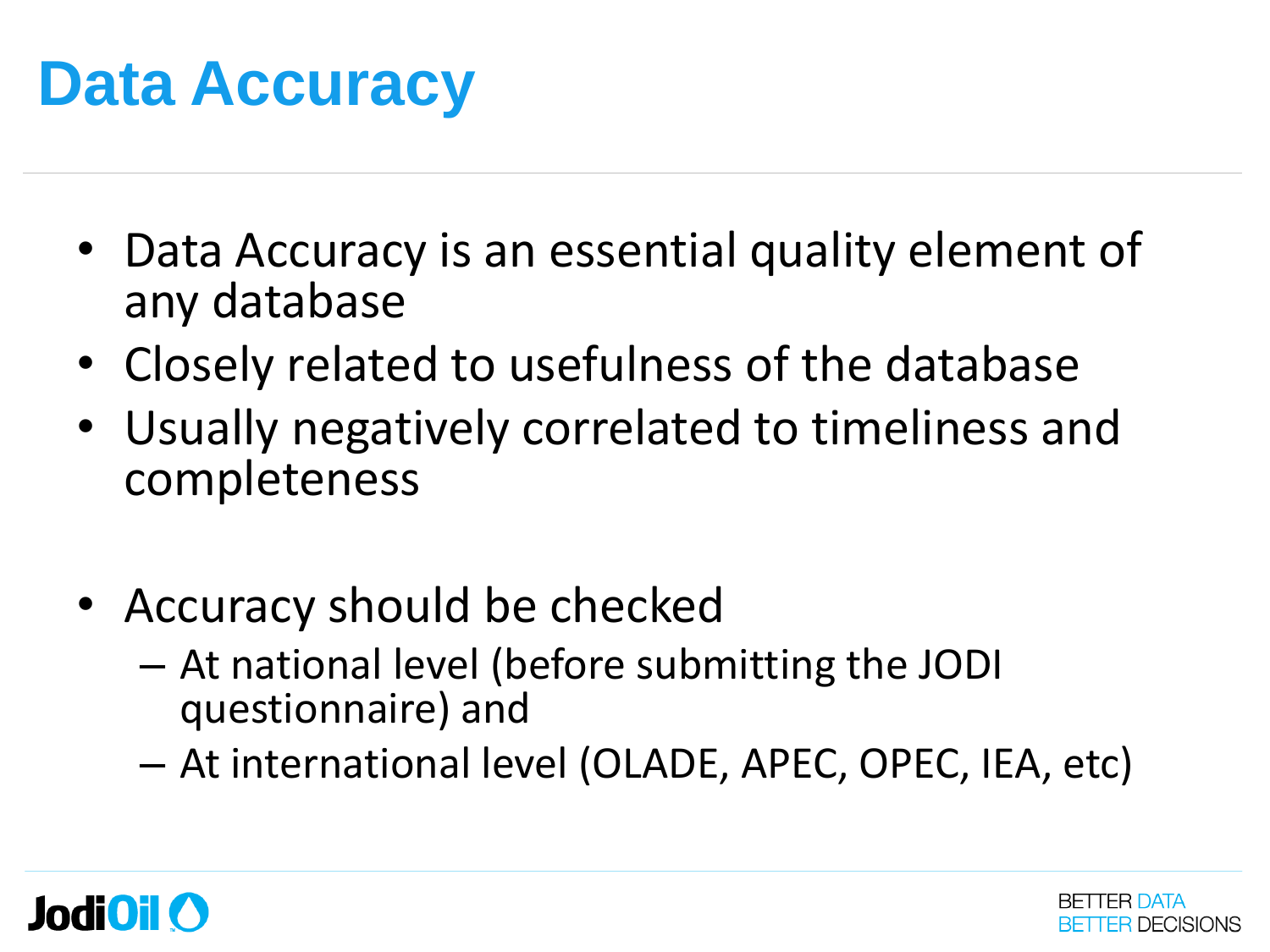

• Accuracy is defined as the proximity between the computations or estimates and the true (unknown) value

- Sampling errors and non-sampling errors
- Sampling errors: due to problems in the design of the sample survey



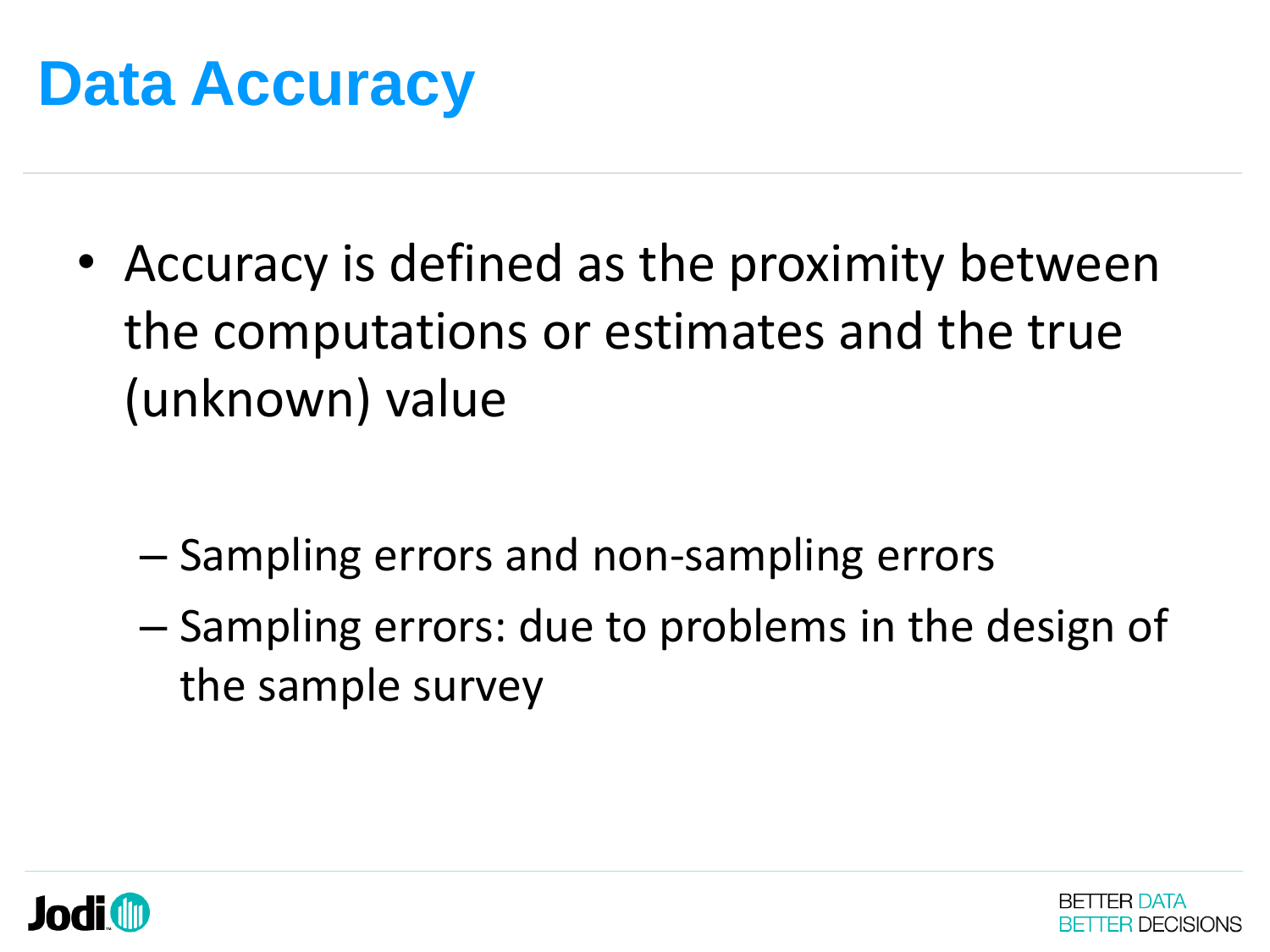

- Non-sampling errors
	- Poor sampling method
	- Measurement errors
	- Processing errors
	- Non-response/behavioral errors
	- Model assumptions errors
- Country level: report collected information revisions
- International level: revision of the time series



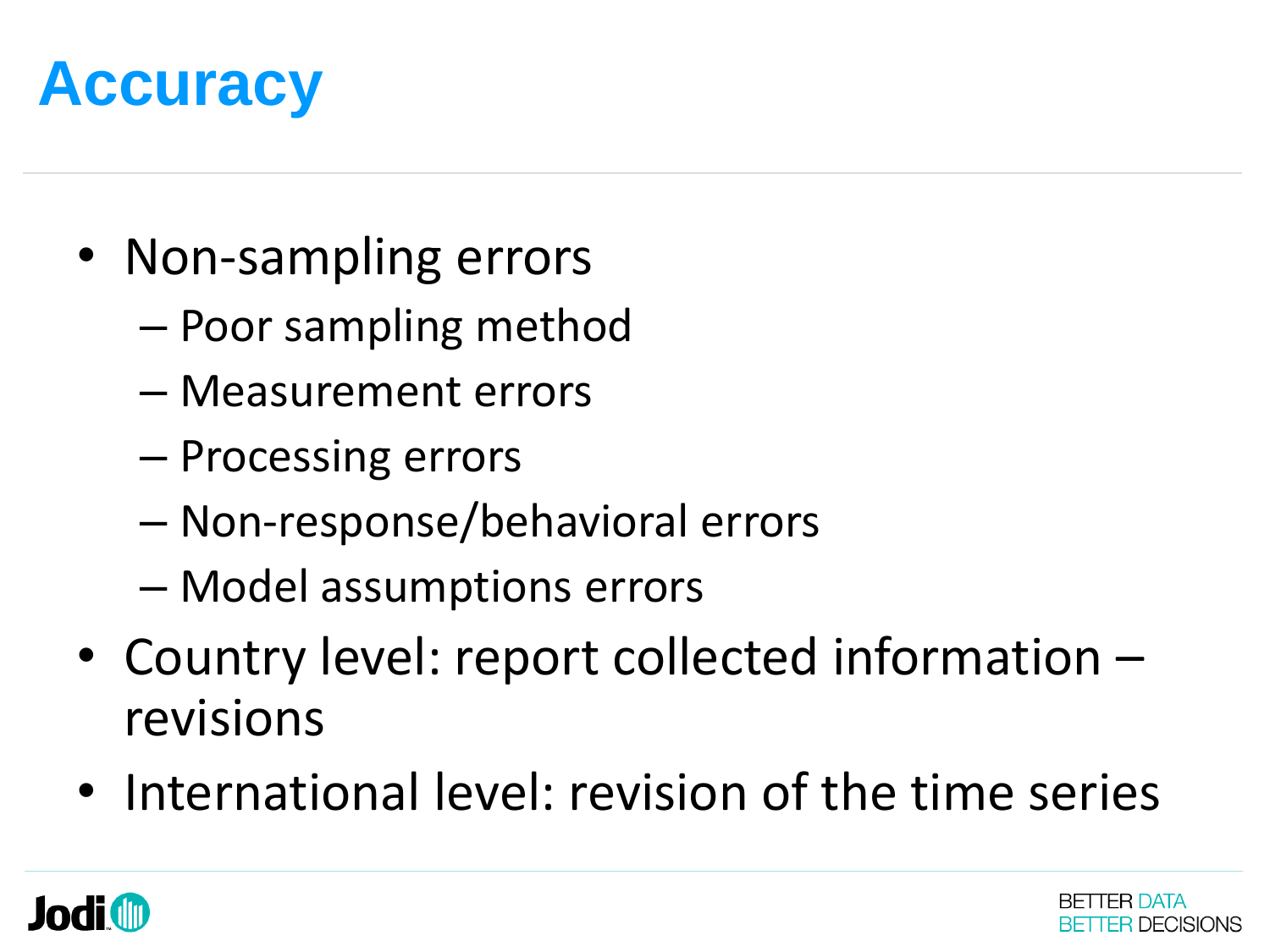- 1. Balance Check ~ Supply vs Consumption
- 2. Refinery Input vs Output Check
- 3. Reported Total vs Calculated Total Check
- 4. Negative number check
- 5. Reported Stock Change vs Calculated Stock Change Check
- 6. Trend Check



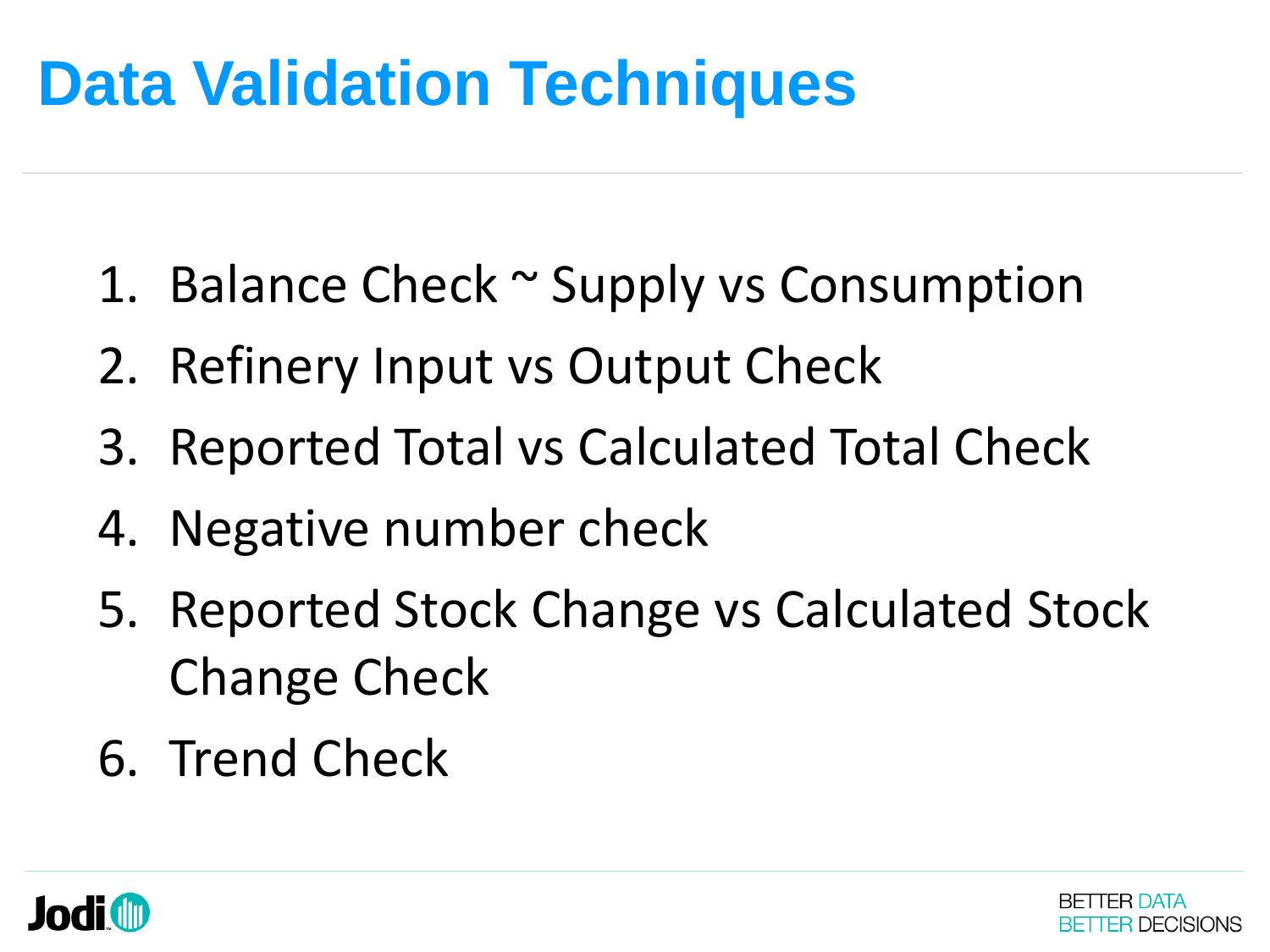1. Balance Check

*Calculated Supply = Production + From Other Sources + Imports – Exports – Direct Use – Stock changes*

- Large deviation means incorrect data in some or all flows
- This check is applicable only if data for all the flows are complete and reliable.



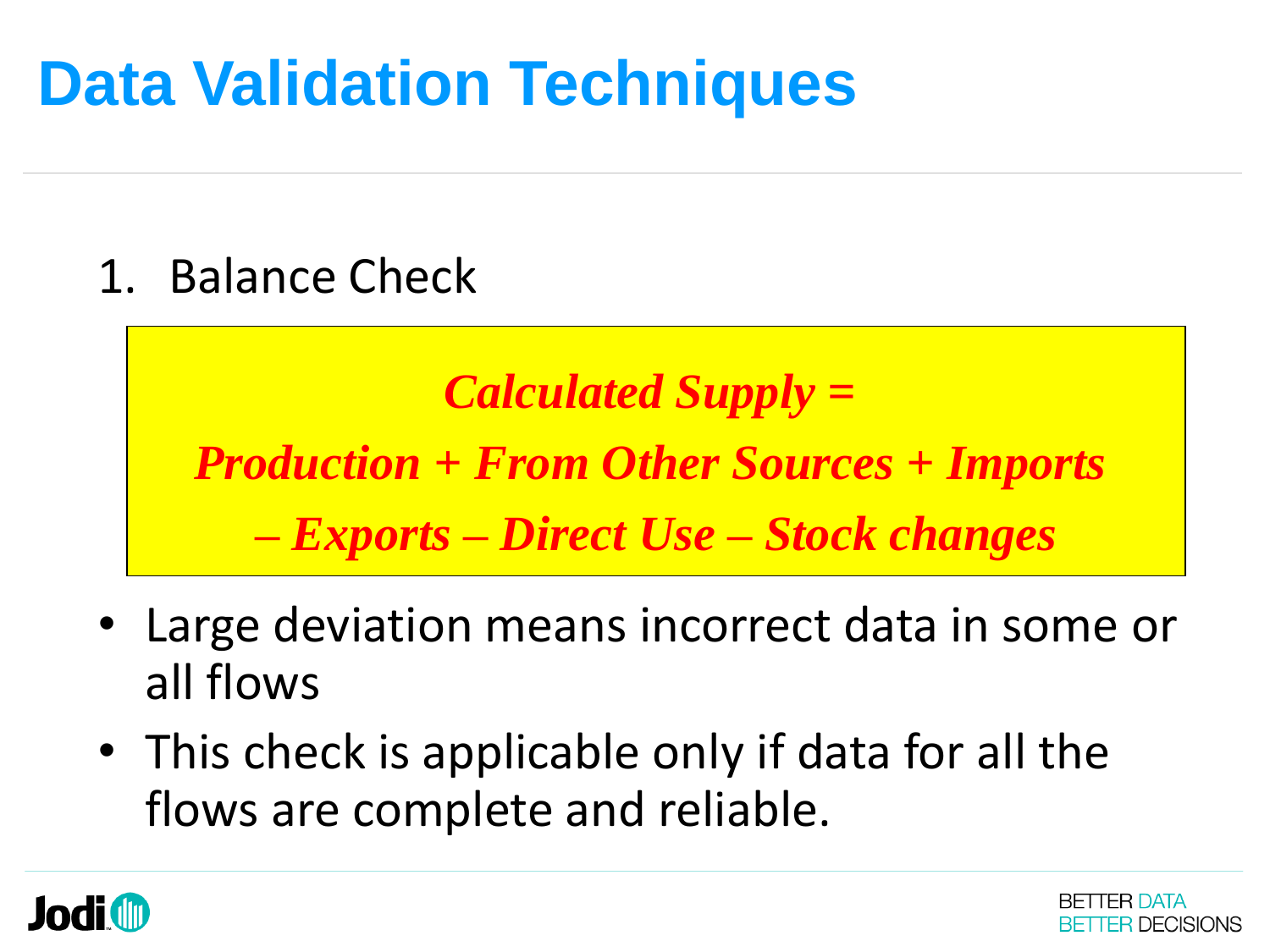#### 1. Balance Check

| <b>Activity</b>            | Oil    | <b>Natural Gas</b> | <b>NGL</b> | Liquefied<br><b>Natural Gas</b> | <b>Natural</b><br>Gasoline | Virgin<br><b>Naphtha</b> | <b>LPG</b> | <b>Gasolines</b> | <b>Kerosene</b> | Jet fuel |
|----------------------------|--------|--------------------|------------|---------------------------------|----------------------------|--------------------------|------------|------------------|-----------------|----------|
|                            | kbbl   | Mm3                | kbbl       | kbbl                            | kbbl                       | kbbl                     | kbbl       | kbbl             | kbbl            | kbbl     |
| <b>Production</b>          | 120.00 | 120.00             | 120.00     | 120.00                          | 10.00                      | 20.00                    | 20.00      | 20.00            | 20.00           | 20.00    |
| <b>Imports</b>             |        |                    |            |                                 |                            |                          |            |                  |                 |          |
| <b>Exports</b>             |        |                    |            | 100.00                          |                            |                          |            |                  |                 |          |
| <b>Bunker</b>              |        |                    |            |                                 |                            |                          |            |                  |                 |          |
| <b>Initial stocks</b>      |        |                    |            |                                 |                            |                          |            |                  |                 |          |
| <b>Closing stocks</b>      |        |                    |            |                                 |                            |                          |            |                  |                 |          |
| <b>Domestic Supply</b>     | 120.00 | 120.00             | 120.00     | 20.00                           | 10.00                      | 20.00                    | 20.00      | 20.00            | 20.00           | 20.00    |
| <b>Transformation</b>      | 100.00 | 0.00               | 100.00     | 0.00                            | 0.00                       | 0.00                     | 0.00       | 0.00             | 0.00            | 0.00     |
| - Refinery load            | 100.00 |                    | 100.00     |                                 |                            |                          |            |                  |                 |          |
| - Refinery output          |        |                    |            |                                 |                            | 20.00                    | 20.00      | 20.00            | 20.00           | 20.00    |
| - Recovery plants inputs   |        |                    |            |                                 |                            |                          |            |                  |                 |          |
| - Recovery plantas outputs |        |                    |            |                                 | 10.00                      |                          |            |                  |                 |          |
| - Power plants             |        |                    |            |                                 |                            |                          |            |                  |                 |          |
| - Self - producers         |        |                    |            |                                 |                            |                          |            |                  |                 |          |
| - Transfers inputs         |        |                    |            |                                 |                            |                          |            |                  |                 |          |
| - Transfer outputs         |        |                    |            |                                 |                            |                          |            |                  |                 |          |
| - Recycles                 |        |                    |            |                                 |                            |                          |            |                  |                 |          |
| <b>Losses</b>              |        |                    |            |                                 |                            |                          |            |                  |                 |          |
| <b>Own Consumption</b>     |        |                    |            |                                 |                            |                          |            |                  |                 |          |
| <b>Adjustments</b>         | 20.00  | 120.00             | 20.00      | 20.00                           | 2.00                       | 2.00                     | $-3.00$    | 3.00             | 0.00            | $-1.00$  |
| <b>Final Consumption</b>   |        |                    |            |                                 | 8.00                       | 18.00                    | 23.00      | 17.00            | 20.00           | 21.00    |



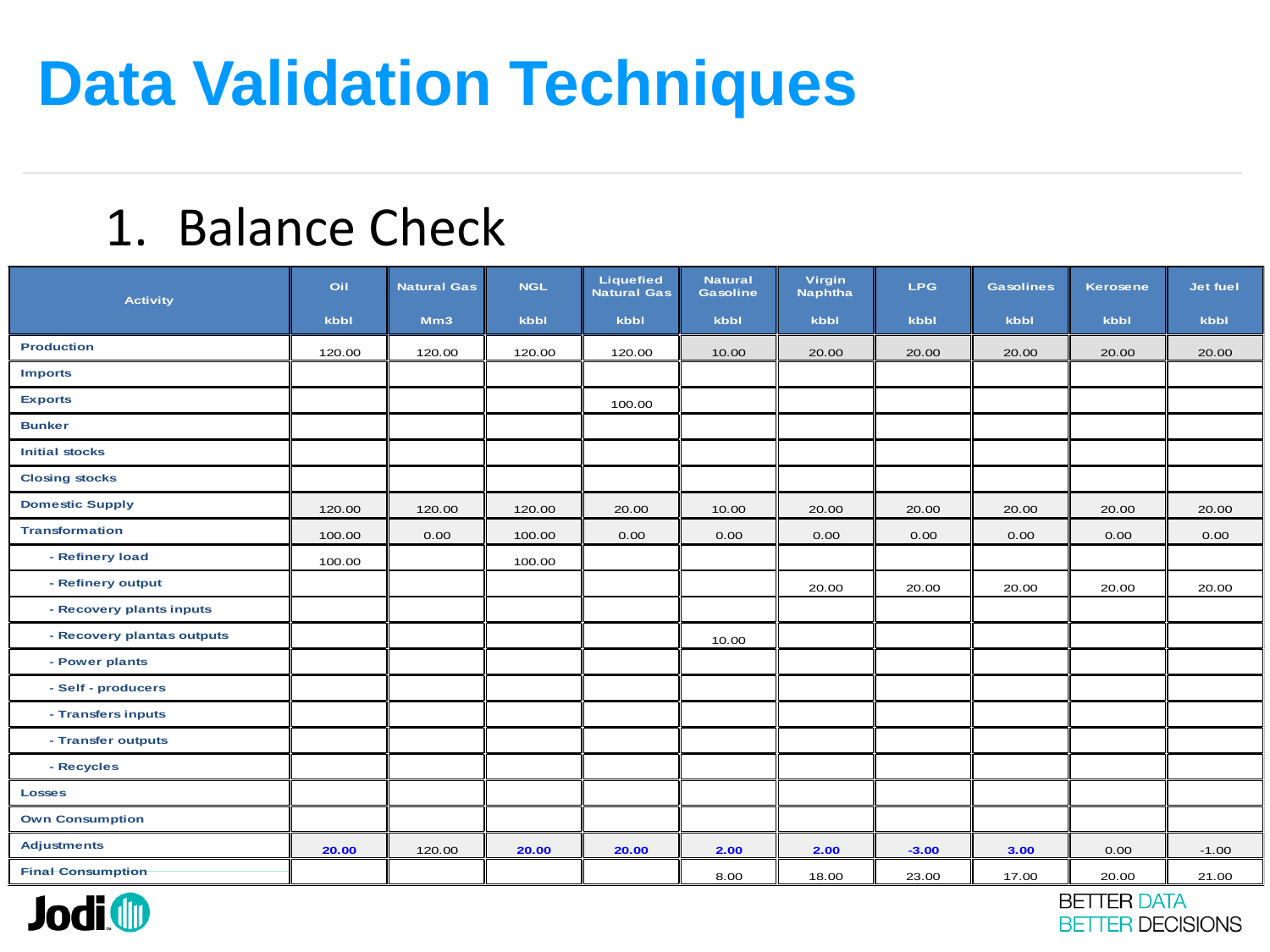## 1. Balance Check

- Adjustments = Domestic Supply - (Transformation + Losses + Own use + Final Consumption)
- The absolute value of the deviation of "Adjustments" should not be higher than 10% of domestic supply of primary products
- and should not be higher that 10% of Final Consumption

| <b>ITEM</b>    | <b>Activity</b>            | Oil<br>kbbl | <b>Natural Gas</b><br>Mm3 | <b>NGL</b><br>kbbl |
|----------------|----------------------------|-------------|---------------------------|--------------------|
| 1              | <b>Production</b>          | 120.00      | 120.00                    | 120.00             |
| $\overline{2}$ | <b>Imports</b>             |             |                           |                    |
| 3              | <b>Exports</b>             |             |                           |                    |
| 4              | <b>Bunker</b>              |             |                           |                    |
| 5              | <b>Initial stocks</b>      |             |                           |                    |
| 6              | <b>Closing stocks</b>      |             |                           |                    |
| $\overline{7}$ | <b>Domestic Supply</b>     | 120.00      | 120.00                    | 120.00             |
| 8              | <b>Transformation</b>      | 100.00      | 80.00                     | 100.00             |
| 9              | - Refinery Joan            | 100.00      |                           | 100.00             |
| 10             | - Refinery output          |             |                           |                    |
| 11             | - Recovery plants inputs   |             |                           |                    |
| 12             | - Recovery plantas outputs |             |                           |                    |
| 13             | - Power plants             |             | 80.00                     |                    |
| 14             | Self - producers           |             |                           |                    |
| 15             | - Transfers inputs         |             |                           |                    |
| 16             | - Transfer outputs         |             |                           |                    |
| 17             | - Recycles                 |             |                           |                    |
| 18             | <b>Losses</b>              |             |                           |                    |
| 19             | <b>Own Consumption</b>     |             |                           |                    |
| 20             | <b>Adjustments</b>         | 20.00       | 40.00                     | 20.00              |
| 21             | <b>Final Consumption</b>   |             |                           |                    |

BETTER DATA

BETTER DECISIONS

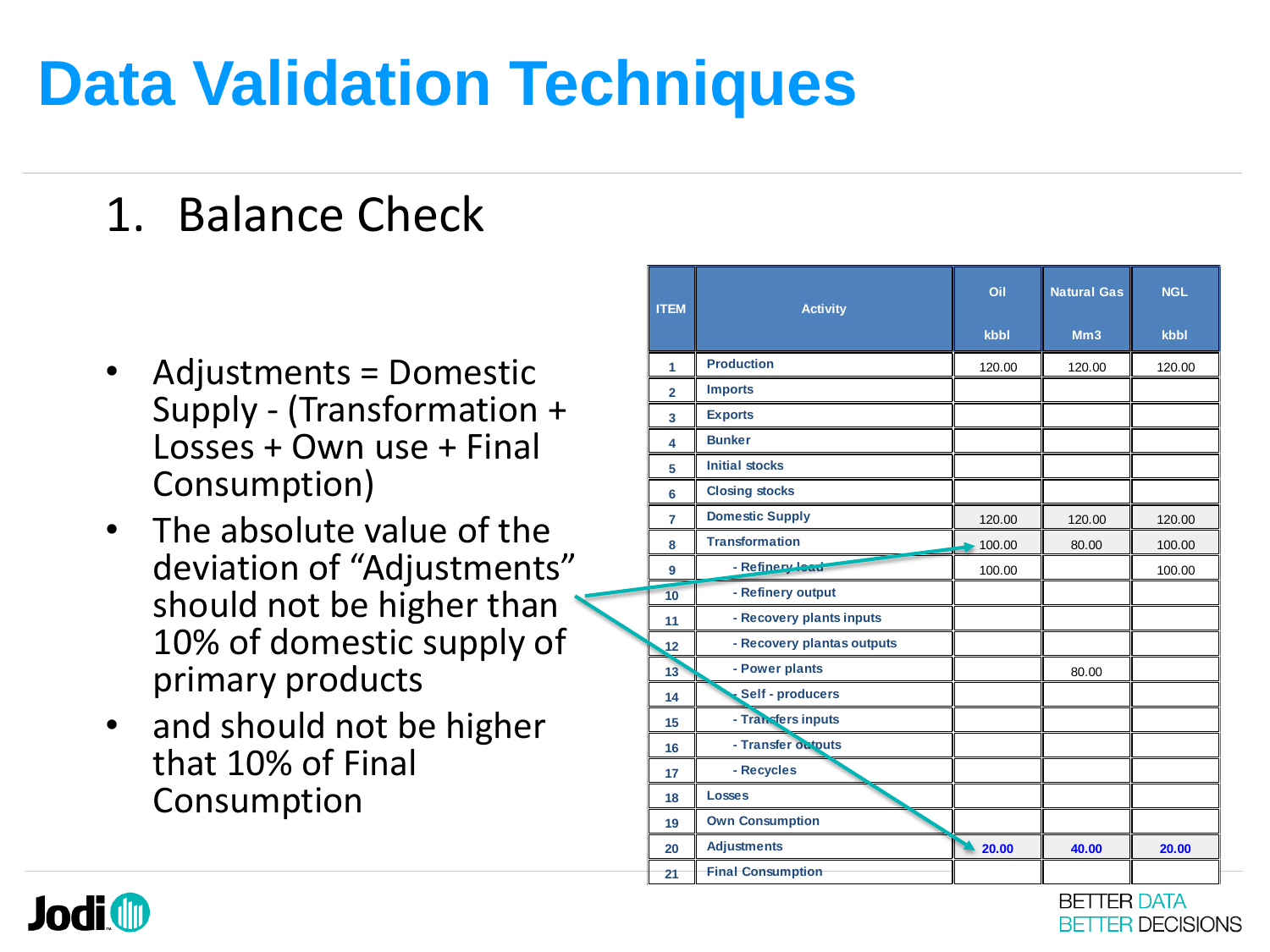#### 1. Balance Check

| <b>Activity</b>            | <b>Natural</b><br>Gasoline | <b>Virgin</b><br><b>Naphtha</b> | <b>LPG</b> | <b>Gasolines</b> | Kerosene | Jet fuel | <b>Diesel oil</b> | <b>Fuel oil</b> | <b>Refinery Gas</b> | <b>Others</b> | <b>Non Energy</b> |
|----------------------------|----------------------------|---------------------------------|------------|------------------|----------|----------|-------------------|-----------------|---------------------|---------------|-------------------|
|                            | kbbl                       | kbbl                            | kbbl       | kbbl             | kbbl     | kbbl     | kbbl              | kbbl            | kbbl                | kbbl          | kbbl              |
| <b>Production</b>          | 10.00                      | 20.00                           | 20.00      | 20.00            | 20.00    | 20.00    | 20.00             | 20.00           | 20.00               | 0.00          | 20.00             |
| <b>Imports</b>             |                            |                                 |            |                  |          |          |                   |                 |                     |               |                   |
| <b>Exports</b>             |                            |                                 |            |                  |          |          |                   |                 |                     |               |                   |
| <b>Bunker</b>              |                            |                                 |            |                  |          |          |                   |                 |                     |               |                   |
| <b>Initial stocks</b>      |                            |                                 |            |                  |          |          |                   |                 |                     |               |                   |
| <b>Closing stocks</b>      |                            |                                 |            |                  |          |          |                   |                 |                     |               |                   |
| <b>Domestic Supply</b>     | 10.00                      | 20.00                           | 20.00      | 20.00            | 20.00    | 20.00    | 20.00             | 20.00           | 20.00               | 0.00          | 20.00             |
| <b>Transformation</b>      | 0.00                       | 0.00                            | 0.00       | 0.00             | 0.00     | 0.00     | 0.00              | 0.00            | 0.00                | 0.00          | 0.00              |
| - Refinery load            |                            |                                 |            |                  |          |          |                   |                 |                     |               |                   |
| - Refinery output          |                            | 20.00                           | 20.00      | 20.00            | 20.00    | 20.00    | 20.00             | 20.00           | 20.00               |               | 20.00             |
| - Recovery plants inputs   |                            |                                 |            |                  |          |          |                   |                 |                     |               |                   |
| - Recovery plantas outputs | 10.00                      |                                 |            |                  |          |          |                   |                 |                     |               |                   |
| - Power plants             |                            |                                 |            |                  |          |          |                   |                 |                     |               |                   |
| - Self - producers         |                            |                                 |            |                  |          |          |                   |                 |                     |               |                   |
| - Transfers inputs         |                            |                                 |            |                  |          |          |                   |                 |                     |               |                   |
| - Transfer outputs         |                            |                                 |            |                  |          |          |                   |                 |                     |               |                   |
| - Recycles                 |                            |                                 |            |                  |          |          |                   |                 |                     |               |                   |
| <b>Losses</b>              |                            |                                 |            |                  |          |          |                   |                 |                     |               |                   |
| <b>Own Consumption</b>     |                            |                                 |            |                  |          |          |                   |                 |                     |               |                   |
| <b>Adjustments</b>         | 2.00                       | 2.00                            | $-3.00$    | 3.00             | 0.00     | $-1.00$  | $-2.00$           | $-3.00$         | 1.00                | $-18.00$      | 3.00              |
| <b>Final Consumption</b>   | 8.00                       | 18.00                           | 23.00      | 17.00            | 20.00    | 21.00    | 22.00             | 23.00           | 19.00               | 18.00         | 17.00             |



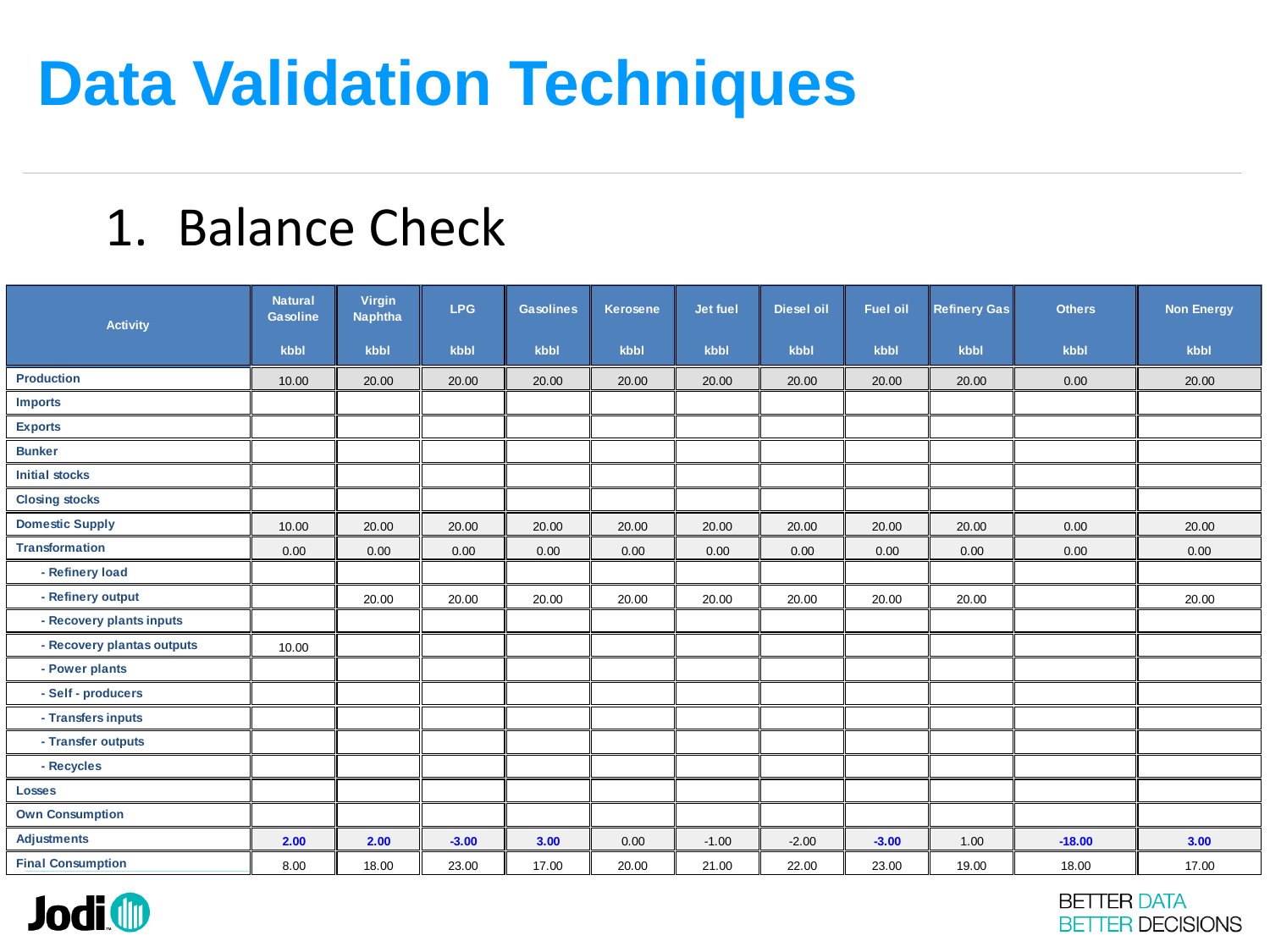

**Jodi ID** 

**BETTER DATA BETTER DECISIONS**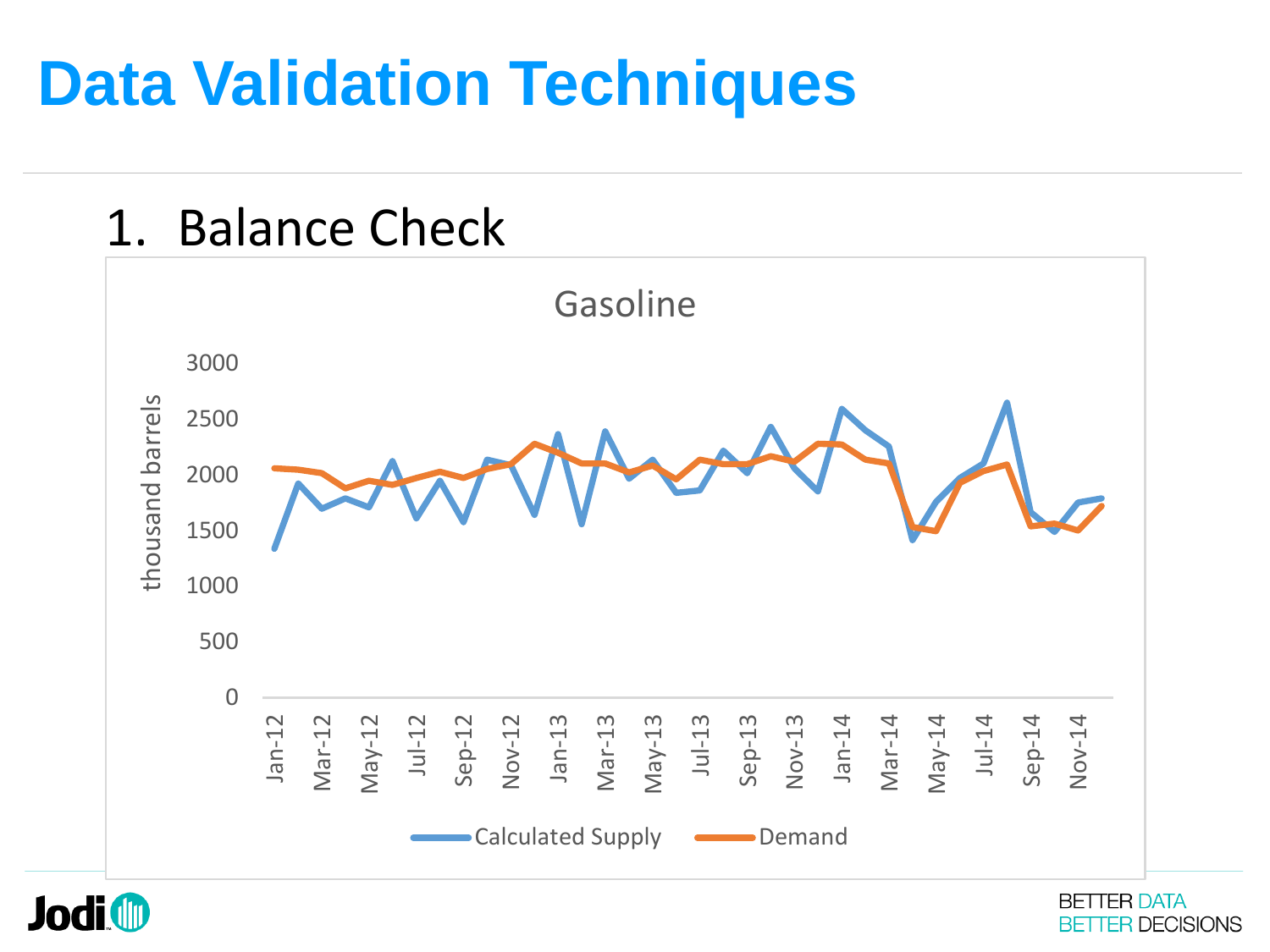

**Jodi D** 

**BETTER DATA BETTER DECISIONS**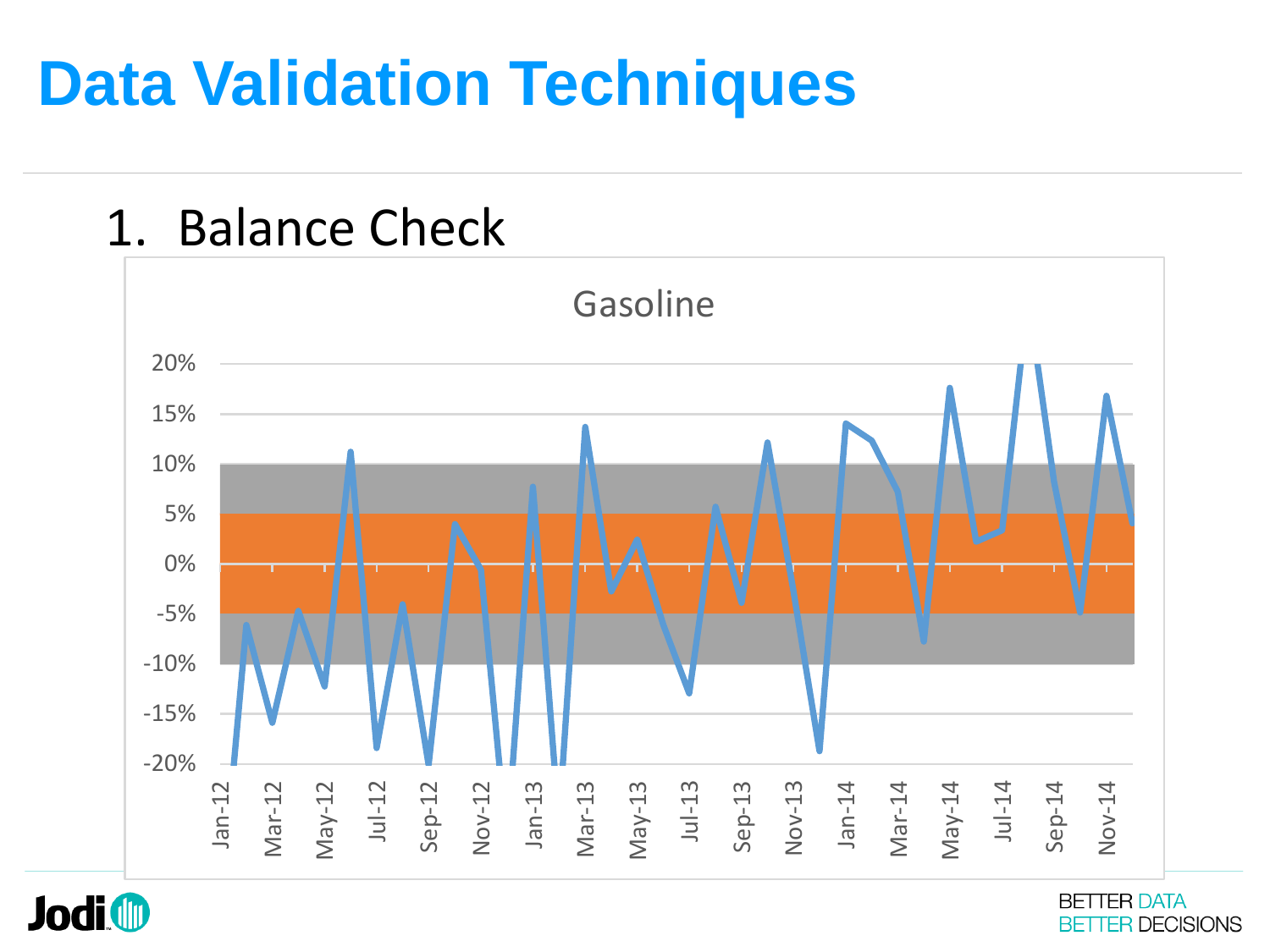#### 2. Other Consistency Checks – **embedded in the JODI Oil Questionnaire**

#### **JOINT OIL DATA INITIATIVE**

Closing minus opening level

[Positive number corresponds to stock build, negative number corresponds to stock draw](../Maxi JODI Format.xls)

*Country* **Country**

*Month* **Month Year** *Unit : thousand tons*

|                                           |           |            |       |                               |                          | <b>Petroleum Products</b> |       |                  |                          |                                     |                           |                 |                          |                                                                                 |               |
|-------------------------------------------|-----------|------------|-------|-------------------------------|--------------------------|---------------------------|-------|------------------|--------------------------|-------------------------------------|---------------------------|-----------------|--------------------------|---------------------------------------------------------------------------------|---------------|
|                                           | Crude Oil | <b>NGL</b> | Other | <b>Total</b><br>$(1)+(2)+(3)$ |                          | <b>LPG</b>                |       | Naphtha Gasoline | <b>Total</b><br>Kerosene | Of which:<br><i>Jet</i><br>Kerosene | Gas/<br><b>Diesel Oil</b> | <b>Fuel Oil</b> | Other<br><b>Products</b> | <b>Total</b><br><b>Products</b><br>$(5)+(6)+(7)$<br>$+(8)+(10)$<br>$+(11)+(12)$ | <b>Checks</b> |
|                                           | (1)       | (2)        | (3)   | (4)                           |                          | (5)                       | (6)   | (7)              | (8)                      | (9)                                 | (10)                      | (11)            | (12)                     | (13)                                                                            | (14)          |
| <b>Production</b>                         | 12622     | 1883       | 3954  | 18,459                        | + Refinery Output        | 125                       | 274   | 2559             | 517                      | 455                                 | 2536                      | 397             | 1147                     | 7,555                                                                           |               |
| <b>From Other sources</b>                 |           |            |       |                               | $+$ Receipts             |                           | 108   | 622              |                          | 10                                  | 125                       | 36              | 1487                     | 2,391                                                                           |               |
| <b>Imports</b>                            | 2453      | 59         |       | 2,512                         | $+$ Imports              |                           |       | 229              | 156                      | 127                                 | 86                        | 90              | 393                      | 960                                                                             |               |
| - Exports                                 | 9066      | 969        | 2310  | 12,345                        | - Exports                | 53                        | 54    | 605              |                          | 43                                  | 695                       | 243             | 202                      | 1,895                                                                           |               |
| <b>Products Transferred</b><br>/Backflows |           |            | 536   | 536                           | - Products Transferred   |                           | 25    |                  |                          |                                     |                           |                 | 509                      | 536                                                                             |               |
| <b>Direct Use</b>                         |           | 602        |       | 602                           | + Interproduct Transfers | 216                       | $-18$ | 169              | $-23$                    | $-10$                               | 105                       | $-26$           | $-423$                   |                                                                                 |               |
| <b>Stock Change</b>                       | 1012      | 315        |       | 1,327                         | - Stock Change           | 28                        | $-50$ | $-63$            | $-33$                    | -44                                 |                           |                 | $-87$                    | $-150$                                                                          |               |
| <b>Statistical Difference</b>             | $-911$    | -43        |       | $-954$                        | - Statistical Difference | -46                       |       | 49               |                          |                                     | $-76$                     | 53              | 87                       | 108                                                                             |               |
| <b>Refinery Intake</b>                    | 5908      | 99         | 2180  | 8,187                         | $=$ Demand               | 312                       | 305   | 2988             | 642                      | 571                                 | 2217                      | 160             | 1893                     | 8,517                                                                           |               |
| <b>Closing stocks</b>                     | 9246      | 1973       |       | 11,219                        | <b>Closing stocks</b>    | 258                       | 100   | 1712             | 338                      | 306                                 | 1757                      | 315             | 1253                     | 5,733                                                                           |               |

| Automatic Checks |  |
|------------------|--|
|                  |  |

**Jodi** 

| <b>Closing stocks</b>                | 9246 | 1973     | 11,219 | <b>Closing stocks</b>                                                   | 258 | 100 | 1712                                       | 338                                  | 306 | 1757                                                           | 315 | 1253 | 5,733 |  |  |
|--------------------------------------|------|----------|--------|-------------------------------------------------------------------------|-----|-----|--------------------------------------------|--------------------------------------|-----|----------------------------------------------------------------|-----|------|-------|--|--|
|                                      |      |          |        |                                                                         |     |     |                                            |                                      |     |                                                                |     |      |       |  |  |
| <b>Automatic Checks</b>              |      |          |        |                                                                         |     |     | <b>Automatic Checks Petroleum Products</b> |                                      |     |                                                                |     |      |       |  |  |
| Total sum                            |      | OK       |        |                                                                         |     |     | <b>Total Products sum</b>                  |                                      |     | OK                                                             |     |      |       |  |  |
| <b>Statistical Difference</b>        |      | OK       |        |                                                                         |     |     | <b>Statistical Difference</b>              |                                      |     | OK                                                             |     |      |       |  |  |
| <b>Stat. Diff./Refinery Intake</b>   |      |          |        | Statistical Difference above 10% of Refinery Intake, please investigate |     |     | Stat. Diff. /Demand                        |                                      |     | Statistical Difference above 10% of Demand, please investigate |     |      |       |  |  |
| <b>Products Transferred</b>          |      | OK       |        |                                                                         |     |     |                                            | <b>Negative Products Transferred</b> |     | OK                                                             |     |      |       |  |  |
| <b>Negative Products Transferred</b> |      | OK       |        |                                                                         |     |     |                                            | <b>Interproduct transfers</b>        |     | OK                                                             |     |      |       |  |  |
| <b>Blocked out cells</b>             |      | OK       |        |                                                                         |     |     | <b>Jet Kerosene</b>                        |                                      |     | OK                                                             |     |      |       |  |  |
| <b>Negative Stock Values</b>         |      | $\alpha$ |        |                                                                         |     |     |                                            | <b>Negative Stock Values</b>         |     | OK                                                             |     |      |       |  |  |
| <b>Refinery Losses</b>               | 632  | OK       |        |                                                                         |     |     |                                            |                                      |     |                                                                |     |      |       |  |  |

#### *Automatic Checks Automatic Checks Petroleum Products*

| <b>Total Products sum</b>            | OК                                                             |
|--------------------------------------|----------------------------------------------------------------|
| <b>Statistical Difference</b>        | OК                                                             |
| Stat. Diff. /Demand                  | Statistical Difference above 10% of Demand, please investigate |
| <b>Negative Products Transferred</b> | OК                                                             |
| <b>Interproduct transfers</b>        | OК                                                             |
| <b>Jet Kerosene</b>                  | OК                                                             |
| <b>Negative Stock Values</b>         | OK                                                             |

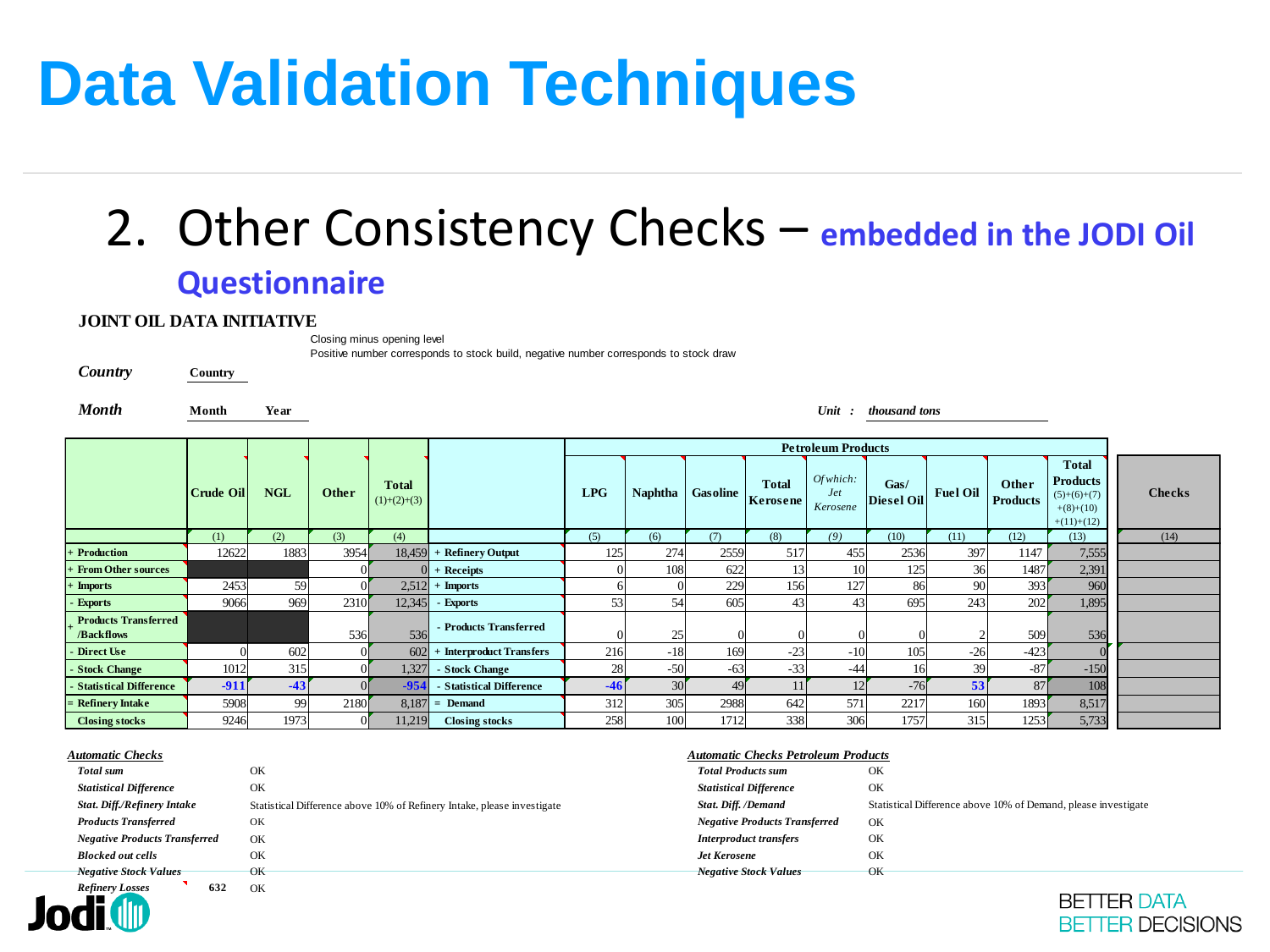#### 3. Refinery Data Check

**Jodi ID** 



**BETTER DATA BETTER DECISIONS**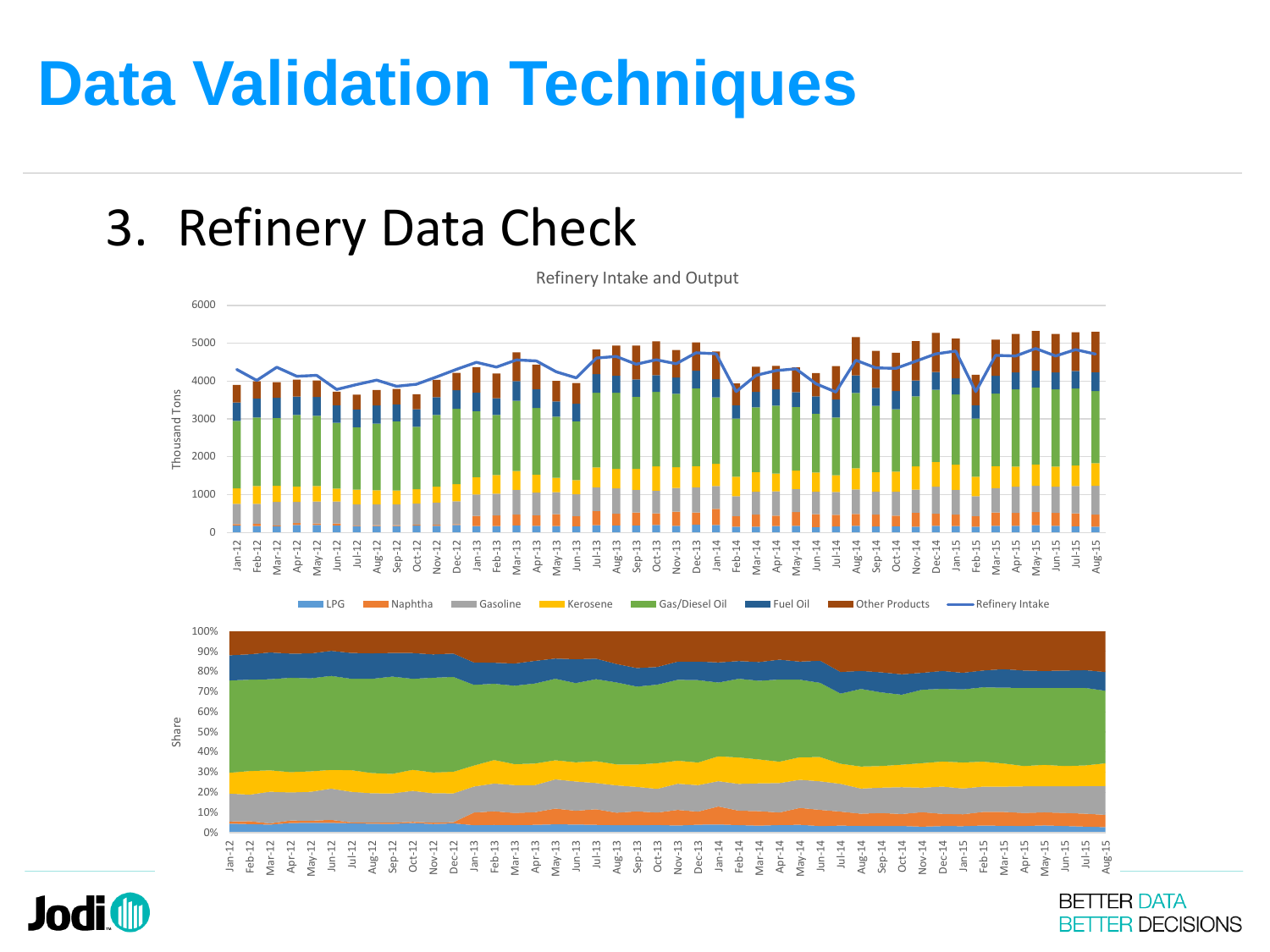#### 4. Trend Check





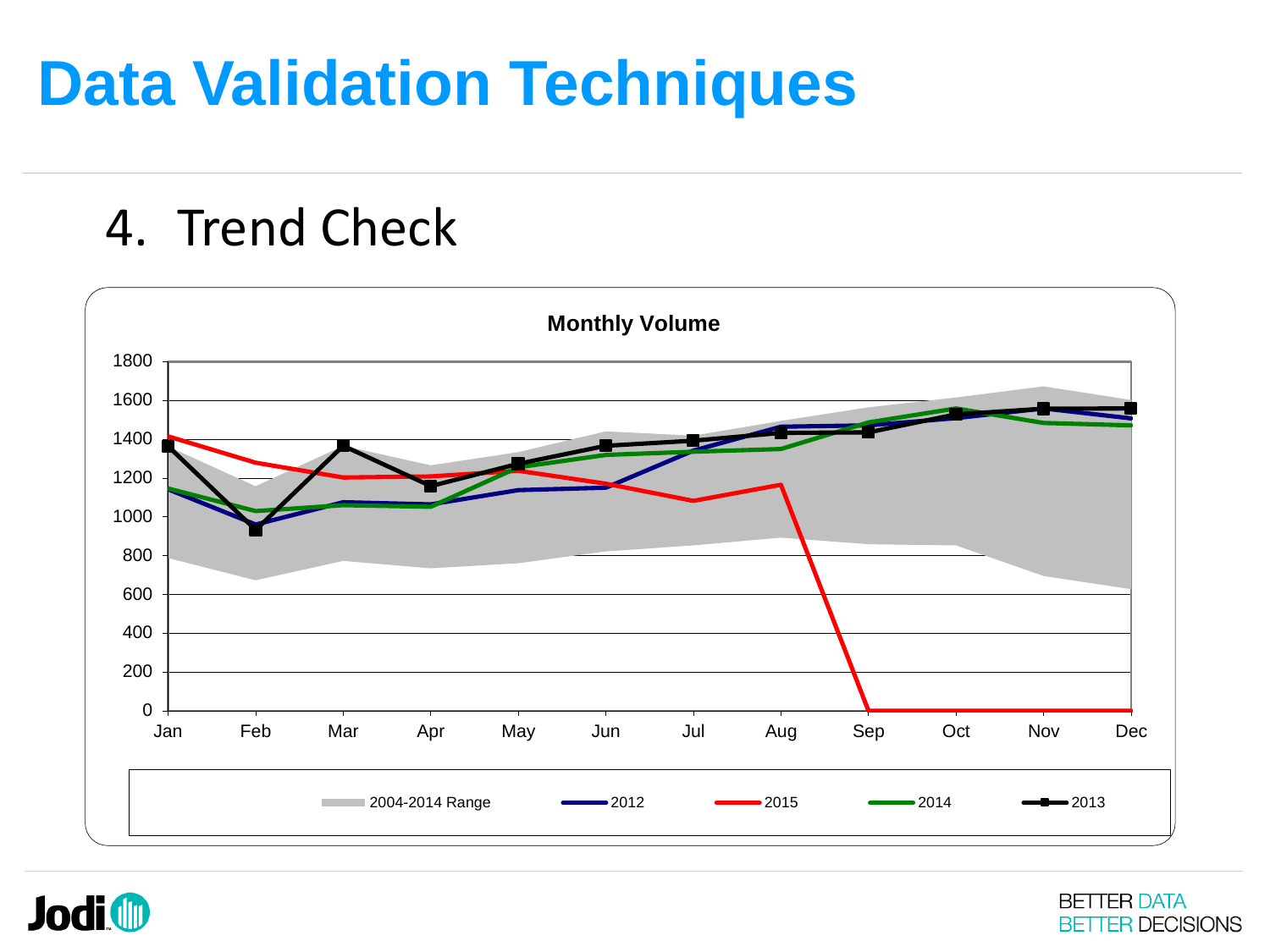| <b>Chart</b><br><b>Table</b><br><b>Reports</b>                             |             |             |             |                                                                                                                         |             |             |                        |                |                |             |          |             |                                         |          |             |
|----------------------------------------------------------------------------|-------------|-------------|-------------|-------------------------------------------------------------------------------------------------------------------------|-------------|-------------|------------------------|----------------|----------------|-------------|----------|-------------|-----------------------------------------|----------|-------------|
| 甩<br>阳                                                                     | 6.8.齿户协战目   |             |             |                                                                                                                         |             |             |                        |                |                |             |          |             |                                         |          |             |
| JODI-Oil World Database - Simplified Version (Last 15 Months) <sup>0</sup> |             |             |             |                                                                                                                         |             |             |                        |                |                |             |          |             |                                         |          |             |
| Other:<br>Unit $\nabla$ Thousand Barrels per day (kb/d) $\Theta$ +         |             |             |             |                                                                                                                         |             |             | Product ▼ Crude Oil ++ |                |                |             |          |             | BALANCE ▼ Production/Refinery output ++ |          |             |
| <b>TIME</b>                                                                |             |             |             | May2014 Jun2014 Jul2014 Aug2014 Sep2014 Oct2014 Nov2014 Dec2014 Jan2015 Feb2015 Mar2015 Apr2015 May2015 Jun2015 Jul2015 |             |             |                        |                |                |             |          |             |                                         |          |             |
| Country                                                                    | 企び          | 心心          | 心む          | 心心                                                                                                                      | 쇼관          | 企び          | 心む                     | 心む             | 分号             | 쇼광          | 슈용       | 쇼광          | 心む                                      | 心む       | 心心          |
| Argentina <sup>®</sup>                                                     | 501         | 532         | 522         | 525                                                                                                                     | 529         | 535         | 530                    | 521            | 537            | 525         | 528      | 530         | 533                                     | 535      | 538         |
| <b>Barbados</b>                                                            | $\circ$     | $\circ$     | 0           | o                                                                                                                       | 0           | $\circ$     | $\Omega$               | 0              | o              | 0           | $\Omega$ | $\circ$     | 0                                       | o        | o           |
| Belize <sup>0</sup>                                                        | o           | $\circ$     | $\mathbf 0$ | $\overline{0}$                                                                                                          | $\mathbf 0$ | $\mathbf 0$ | o                      | $\overline{2}$ | $\mathbf 0$    | $\mathbf 0$ | o        | $\mathbf 0$ | $\Omega$                                | o        | $\mathbf 0$ |
| Bermuda <sup>6</sup>                                                       | 0           | o           | 0           | $\Omega$                                                                                                                | 0           | $\mathbf 0$ | O                      | o              | o              | $\circ$     | o        | o           | 0                                       | o        | $\circ$     |
| Bolivia <sup>6</sup>                                                       | 65          | 65          | 65          | 64                                                                                                                      | 63          | 63          | 58                     | 58             | 61             | 62          | 62       | ō           | $\Omega$                                | o        | $\Omega$    |
| <b>Brazil ®</b>                                                            | 2,195       | 2,252       | 2,272       | 2,332                                                                                                                   | 2,364       | 2,398       | 2,363                  | 2,503          | o              | $\circ$     | 2,419    | 2,400       | 2,418                                   | 2,401    | 2,471       |
| Chile <sup>®</sup>                                                         | 7           | 6           | 7           | 7                                                                                                                       | 7           | 6           | 6                      | 5              | 5 <sup>1</sup> | 5           | 5        | 5           | 5                                       | 5        | o           |
| Colombia <sup>6</sup>                                                      | 0           | o           | 0           | $\circ$                                                                                                                 | 0           | 0           | o                      | o              | o              | o           | о        | o           | 0                                       | о        | о           |
| Costa Rica <sup>®</sup>                                                    | o           | o           | o           | $\circ$                                                                                                                 | 0           | $\mathbf 0$ | o                      | $\mathbf 0$    | o              | o           | o        | $\circ$     | o                                       | o        | o           |
| Dominican Republic <sup>®</sup>                                            | $\circ$     | $\mathbf 0$ | o           | $\overline{0}$                                                                                                          | 0           | $\mathbf 0$ | o                      | $\overline{0}$ | o              | $\circ$     | o        | o           | 0                                       | o        | o           |
| Ecuador <sup>®</sup>                                                       | 554         | 555         | 558         | 561                                                                                                                     | 551         | 557         | 563                    | 558            | 558            | 553         | 553      | 548         | 543                                     | 541      | 538         |
| El Salvador <sup>®</sup>                                                   | $\mathbf 0$ | $\mathbf 0$ | $\circ$     | $\overline{0}$                                                                                                          | 0           | $\mathbf 0$ | $\circ$                | $\overline{0}$ | o              | o           | o        | $\circ$     | $\mathbf{0}$                            | o        | $\circ$     |
| Grenada <sup>6</sup>                                                       | $\circ$     | o           | $\mathbf 0$ | $\overline{0}$                                                                                                          | $\mathbf 0$ | O           | $\circ$                | $\mathbf 0$    | $\mathbf 0$    | $\mathbf 0$ | o        | $\circ$     | o                                       | o        | 0           |
| Guatemala <sup>6</sup>                                                     | 10          | 10          | 10          | 10                                                                                                                      | 10          | 9           | 11                     | 10             | o              | $\circ$     | o        | o           | $\mathbf 0$                             | o        | o           |
| Guyana <sup>6</sup>                                                        | $\circ$     | o           | $\circ$     | o                                                                                                                       | 0           | O           | 0                      | $\mathbf 0$    | $\mathbf 0$    | 0           | o        | $\circ$     | 0                                       | o        | $\circ$     |
| Haiti <sup>6</sup>                                                         | 0           | o           | 0           | $\Omega$                                                                                                                | 0           | $\mathbf 0$ | o                      | $\circ$        | o              | o           | o        | $\mathbf 0$ | 0                                       | o        | O           |
| Honduras <sup>O</sup>                                                      | $\circ$     | $\mathbf 0$ | 0           | o                                                                                                                       | 0           | o           | o                      | $\mathbf 0$    | 0              | $\mathbf 0$ | o        | o           | 0                                       | o        | o           |
| Jamaica <sup>®</sup>                                                       | $\circ$     | $\mathbf 0$ | $\mathbf 0$ | o                                                                                                                       | 0           | $\circ$     | o                      | $\circ$        | o              | $\circ$     | o        | $\mathbf 0$ | $\mathbf{0}$                            | o        | $\Omega$    |
| Mexico <sup>®</sup>                                                        | 2,496       | 2,440       | 2,392       | 2,418                                                                                                                   | 2,393       | 2,366       | 2,366                  | 2,357          | 2,252          | 2,335       | 2,323    | 2,208       | 2,233                                   | 2,252    | 2,275       |
| Nicaragua <sup>®</sup>                                                     | 0           | o           | o           | о                                                                                                                       | 0           | $\circ$     | о                      | o              | о              | o           | o        | $\circ$     | 0                                       | о        | о           |
| Panama <sup>O</sup>                                                        | o           | 0           | $\circ$     | $\overline{0}$                                                                                                          | 0           | $\circ$     | o                      | $\circ$        | o              | o           | o        | $\circ$     | o                                       | o        | o           |
| Paraguay <sup>®</sup>                                                      | o           | $\circ$     | 0           | $\overline{0}$                                                                                                          | 0           | O           | o                      | O              | o              | o           | o        | o           | 0                                       | o        | o           |
| Peru <sup>6</sup>                                                          | o           | $\mathbf 0$ | $\circ$     | $\circ$                                                                                                                 | 0           | $\circ$     | o                      | O              | o              | $\circ$     | o        | $\circ$     | o                                       | o        | o           |
| Suriname <sup>®</sup>                                                      | $\mathbf 0$ | $\circ$     | $\Omega$    | $\overline{0}$                                                                                                          | $\Omega$    | $\circ$     | $\Omega$               | $\circ$        | $\Omega$       | $\circ$     | $\Omega$ | $\circ$     | $\alpha$                                | o        | $\mathbf 0$ |
| Trinidad/Tobago <sup>6</sup>                                               | 79          | 82          | 82          | 81                                                                                                                      | 84          | 81          | 79                     | 83             | 83             | 85          | 81       | 81          | 78                                      | 80       | o           |
| Uruguay <sup><sup>6</sup></sup>                                            | o           | $\Omega$    | $\Omega$    | o                                                                                                                       | 0           | $\Omega$    | o                      | $\Omega$       | o              | $\Omega$    | o        | o           | $\Omega$                                | $\Omega$ | $\circ$     |
| Venezuela <sup>6</sup>                                                     | 2,690       | 2,676       | 2,696       | 2,664                                                                                                                   | 2,644       | 2,675       | 2,695                  | 2,733          | 2,705          | 2,735       | 2,727    | 2,717       | 2,759                                   | 2,669    | 2,659       |



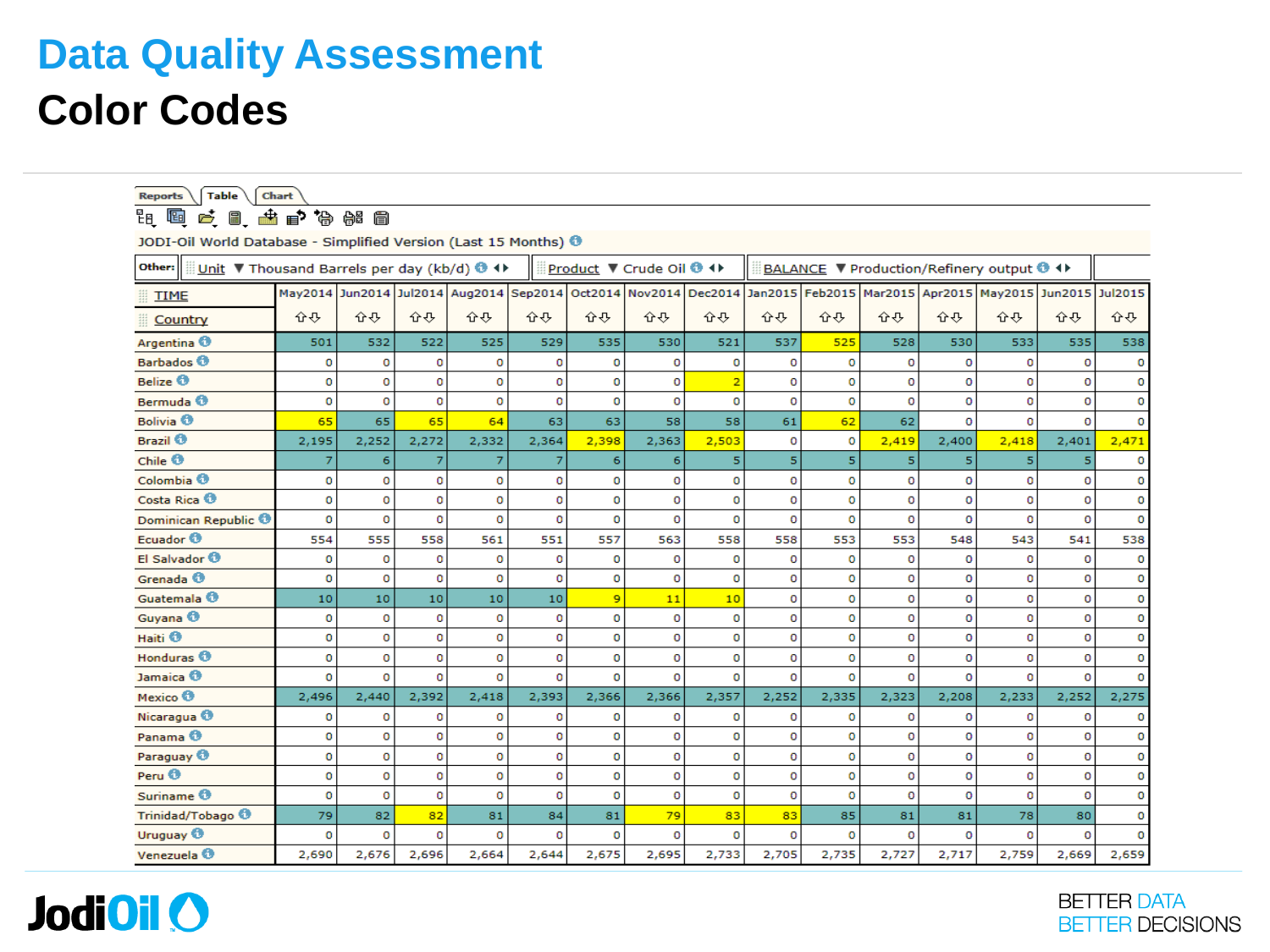- **Blue**: indicates that the organization that assessed the data sees the data as reliable
- **Yellow**: data might not be reliable, consult the metadata
- **White**: data cannot be assessed
- **Purple**: data is still under verification



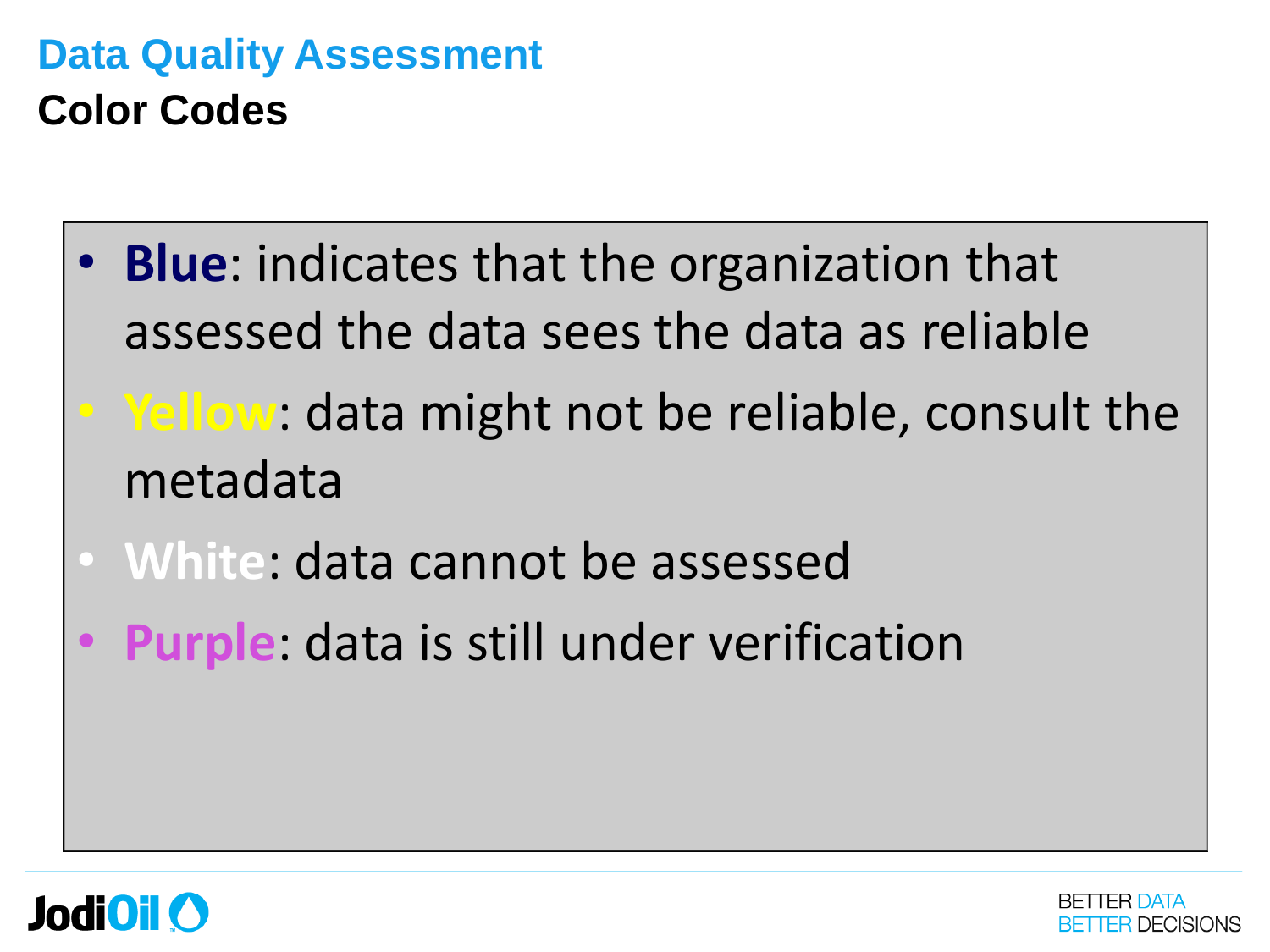- IEA Methodology
	- M-1 data is compared with MOS data (12 month rolling average)
	- MOS is the monthly oil statistics which is submitted at M-2
	- Data with absolute value of deviation of at least 5% is colored blue
	- Higher than 5% is colored yellow
	- Data that cannot be assessed is colored white

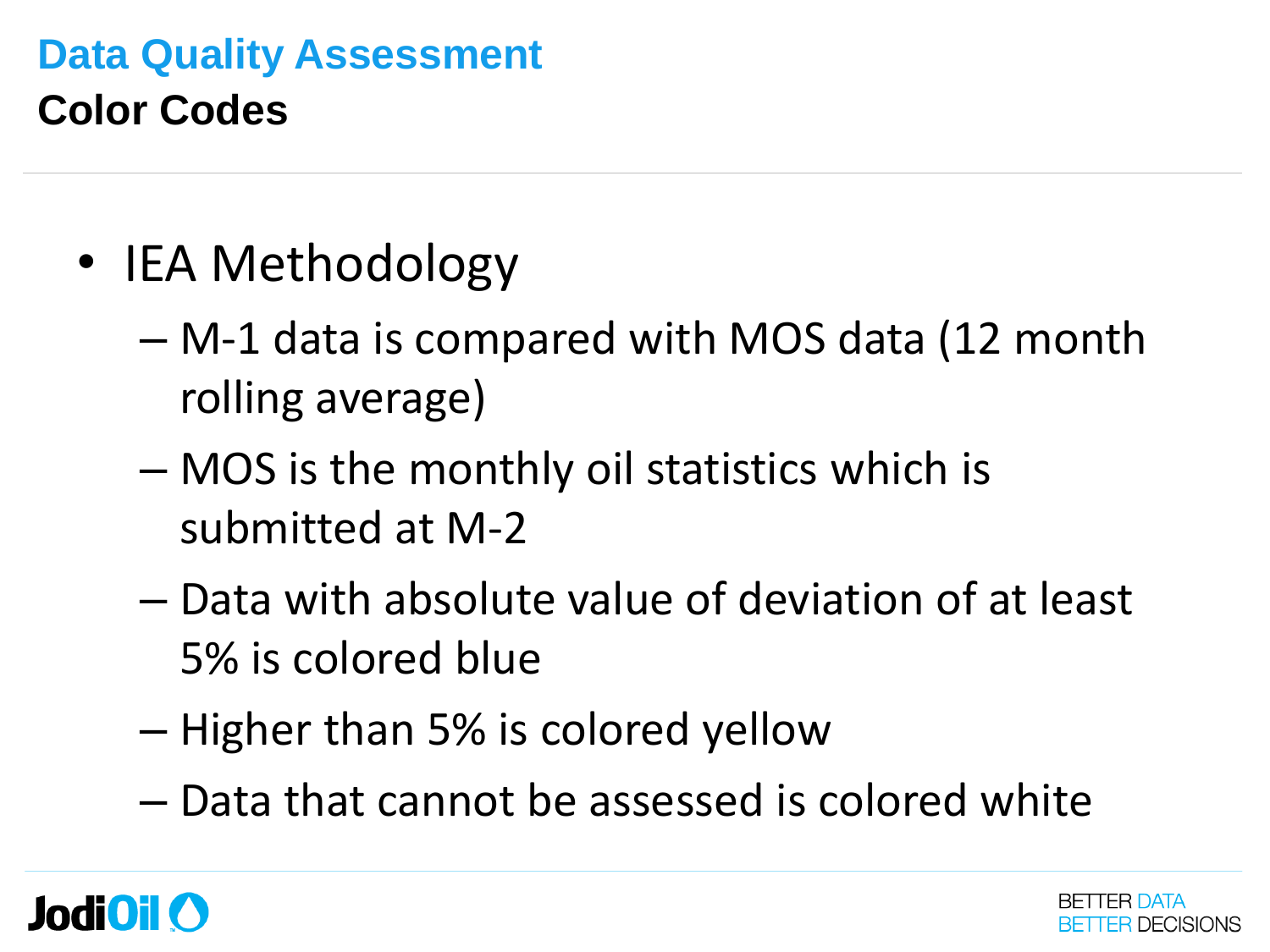- APEC Methodology
	- Compared with data from other sources
		- Production and demand of large economies
	- Compared with quarterly data
		- Production and trade data
	- Compared with annual data
		- All other data
	- Data with absolute value of deviation of at least 5% is colored blue
	- Higher than 5% is colored yellow
	- Data that cannot be assessed is colored white



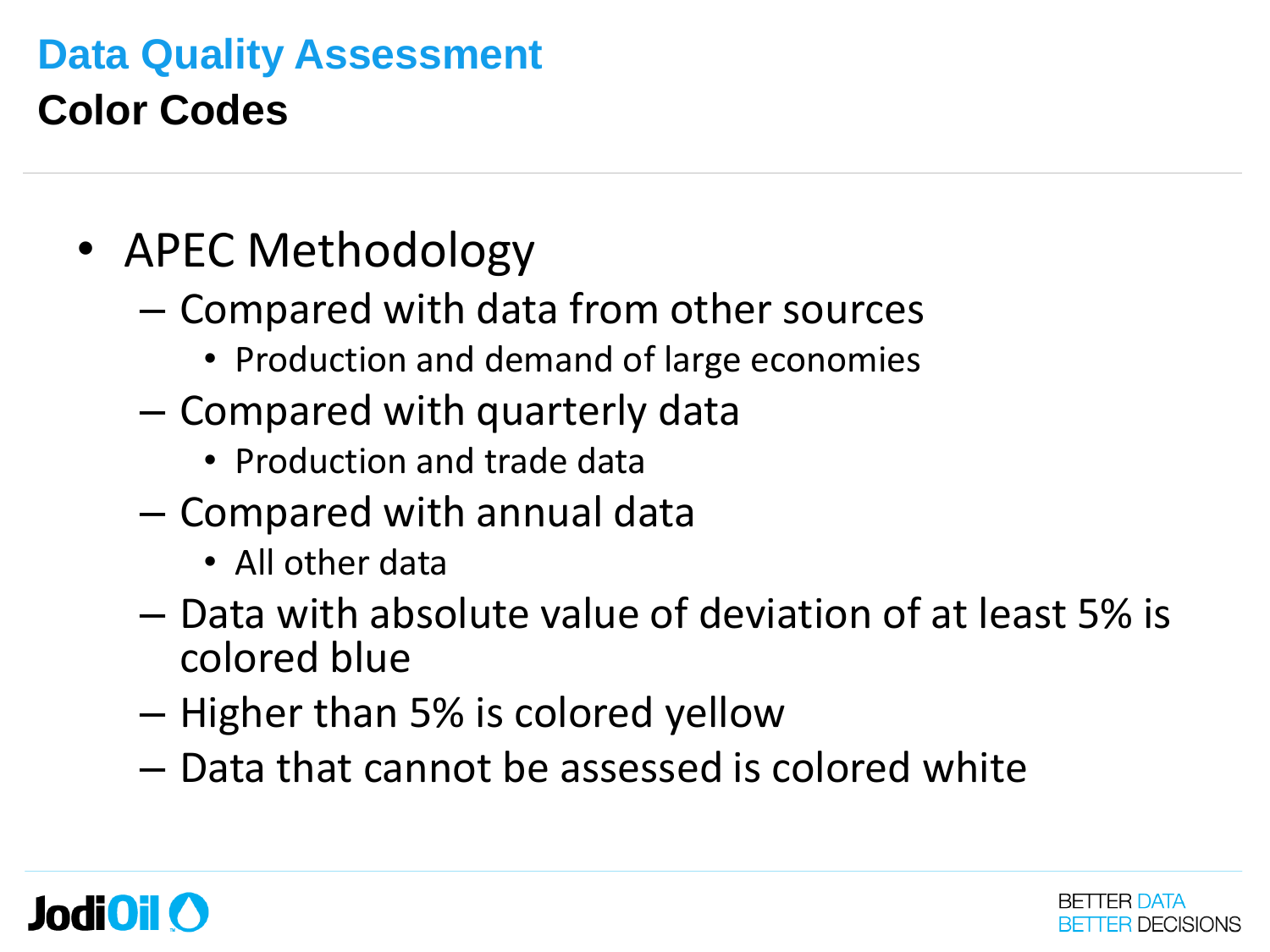

Source: http://www.rovish.myewebsite.com/photos/cool-pictures/depositphotos\_7272052-set-of-smiley-faces.html



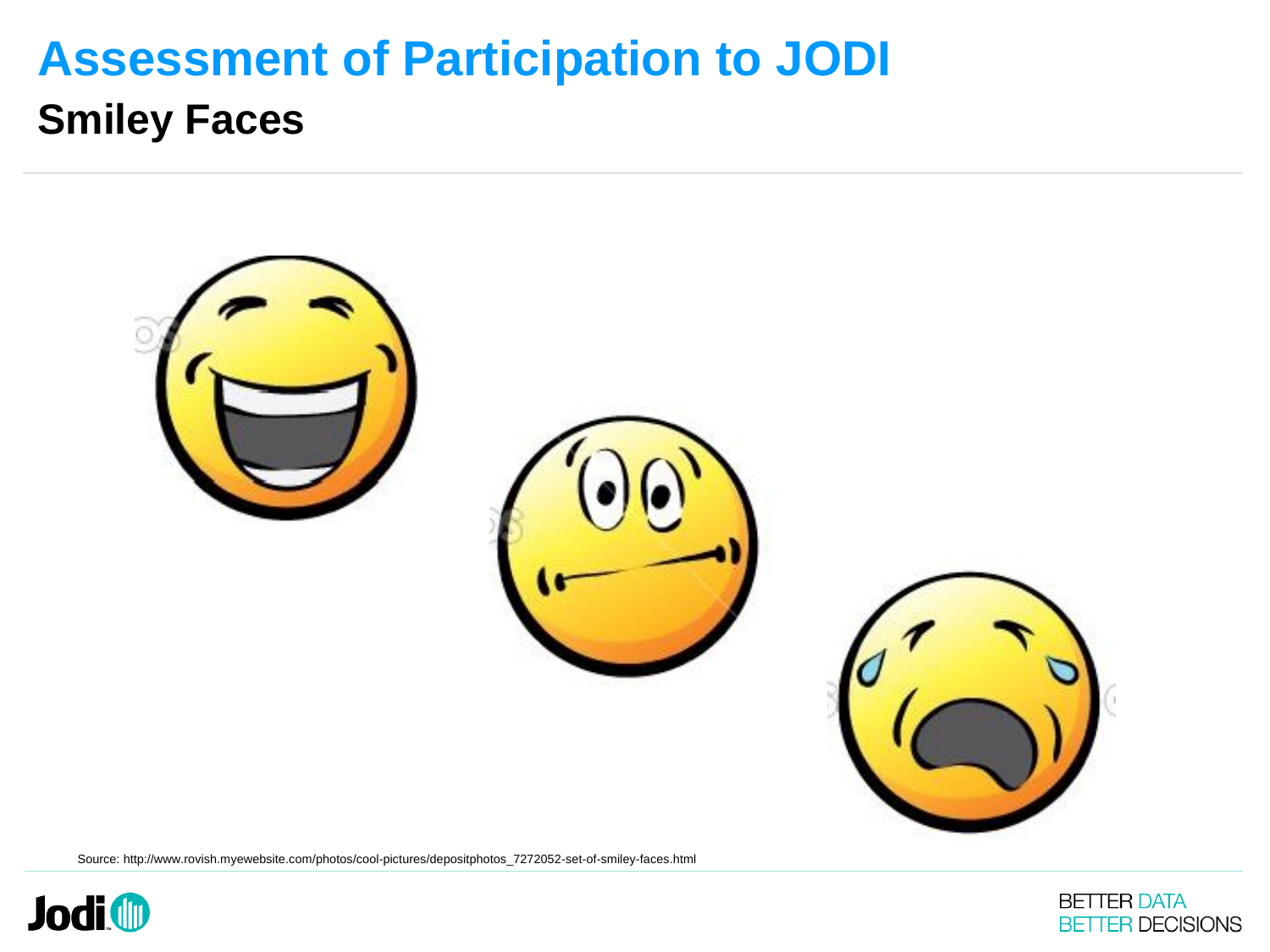| Algeria                  | ☺    | ☺    | O    | Germany          | ☺    | ☺    | ☺    | Nigeria                   | ☺    | ☺    | ☺    |
|--------------------------|------|------|------|------------------|------|------|------|---------------------------|------|------|------|
| Angola                   | ٥    | ٥    | ⊛    | Greece           | ☺    | O    | o    | Norway                    | ☺    | ٨    | ☺    |
| Argentina                | ٥    | ⊛    | o    | Grenada          | ⊛    | ⊛    | ☺    | Oman                      | ☺    | ☺    | o    |
| Armenia                  | ٥    | ٥    | ශි   | Guatemala        | ⊛    | ☺    | ම    | Panama                    | ⊛    | ⊛    | ම    |
| Australia                | ٥    | ⊜    | o    | Guyana           | ⊛    | ⊛    | ⊛    | Papua New Guinea          | ⊛    | ⊛    | ⊛    |
| Austria                  | ☺    | ٨    | o    | Haiti            | n.a. | n.a. | n.a. | Paraguay                  | ☺    | ٨    | ඖ    |
| Azerbaijan               | ☺    | ☺    | ☺    | <b>Honduras</b>  | n.a. | n.a. | n.a. | Peru                      | n.a. | n.a. | n.a. |
| <b>Bahrain</b>           | ٥    | ٨    | o    | Hong Kong, China | ☺    | ☺    | ☺    | Philippines               | ☺    | ☺    | ☺    |
| <b>Barbados</b>          | ⊛    | ⊛    | ඖ    | Hungary          | ☺    | ☺    | ☺    | Poland                    | ☺    | ☺    | ☺    |
| <b>Belarus</b>           | ٥    | ☺    | ⊜    | Iceland          | ☺    | ☺    | ☺    | Portugal                  | ☺    | ٥    | o    |
| Belgium                  | o    | ٥    | o    | India            | o    | o    | o    | Qatar                     | o    | O    | 0    |
| <b>Belize</b>            | ٥    | ⊛    | ®    | Indonesia        | ම    | ⊛    | ඖ    | Romania                   | o    | o    | o    |
| Bermuda                  | ٥    | ⊛    | ෂි   | Iran             | o    | ⊜    | ⊜    | <b>Russian Federation</b> | o    | ٥    | Θ    |
| <b>Bolivia</b>           | ⊛    | ම    | ම    | Iraq             | o    | o    | o    | Saudi Arabia              | ☺    | ٥    | o    |
| <b>Brazil</b>            | ٥    | ☺    | o    | Ireland          | o    | ⊛    | o    | Singapore                 | o    | ٨    | ම    |
| <b>Brunei Darussalam</b> | ☺    | ☺    | o    | <b>Italy</b>     | ☺    | ⊜    | ☺    | <b>Slovak Republic</b>    | ☺    | ⊛    | o    |
| Bulgaria                 | ٥    | O    | o    | Jamaica          | o    | ම    | ⊜    | Slovenia                  | o    | ٨    | ☺    |
| Canada                   | ☺    | ٨    | o    | Japan            | ☺    | ☺    | ☺    | South Africa              | ☺    | ⊛    | o    |
| Chile                    | ⊛    | ⊛    | ඖ    | Kazakhstan       | ⊛    | ⊜    | ☺    | Spain                     | O    | ٨    | o    |
| China                    | ٥    | ٨    | ⊜    | Korea            | ☺    | ☺    | O    | Suriname                  | n.a. | n.a. | n.a. |
| Colombia                 | n.a. | n.a. | n.a. | <b>Kuwait</b>    | ⊛    | ⊜    | o    | Sweden                    | ☺    | ٥    | ☺    |
| Costa Rica               | ☺    | ⊛    | ඖ    | Latvia           | ☺    | o    | o    | Switzerland               | ☺    | ☺    | o    |
| Croatia                  | ٥    | ٥    | o    | Libya            | n.a. | n.a. | n.a. | Syria                     | n.a. | n.a. | n.a. |
| Cuba                     | n.a. | n.a. | n.a. | Lithuania        | ☺    | ☺    | ☺    | Taiwan, China             | ☺    | ☺    | ☺    |
| Cyprus                   | ☺    | ☺    | o    | Luxembourg       | ☺    | o    | o    | Thailand                  | ☺    | ⊜    | o    |
|                          |      |      |      |                  |      |      |      |                           |      |      |      |

**Jodi ID** 

**BETTER DATA BETTER DECISIONS**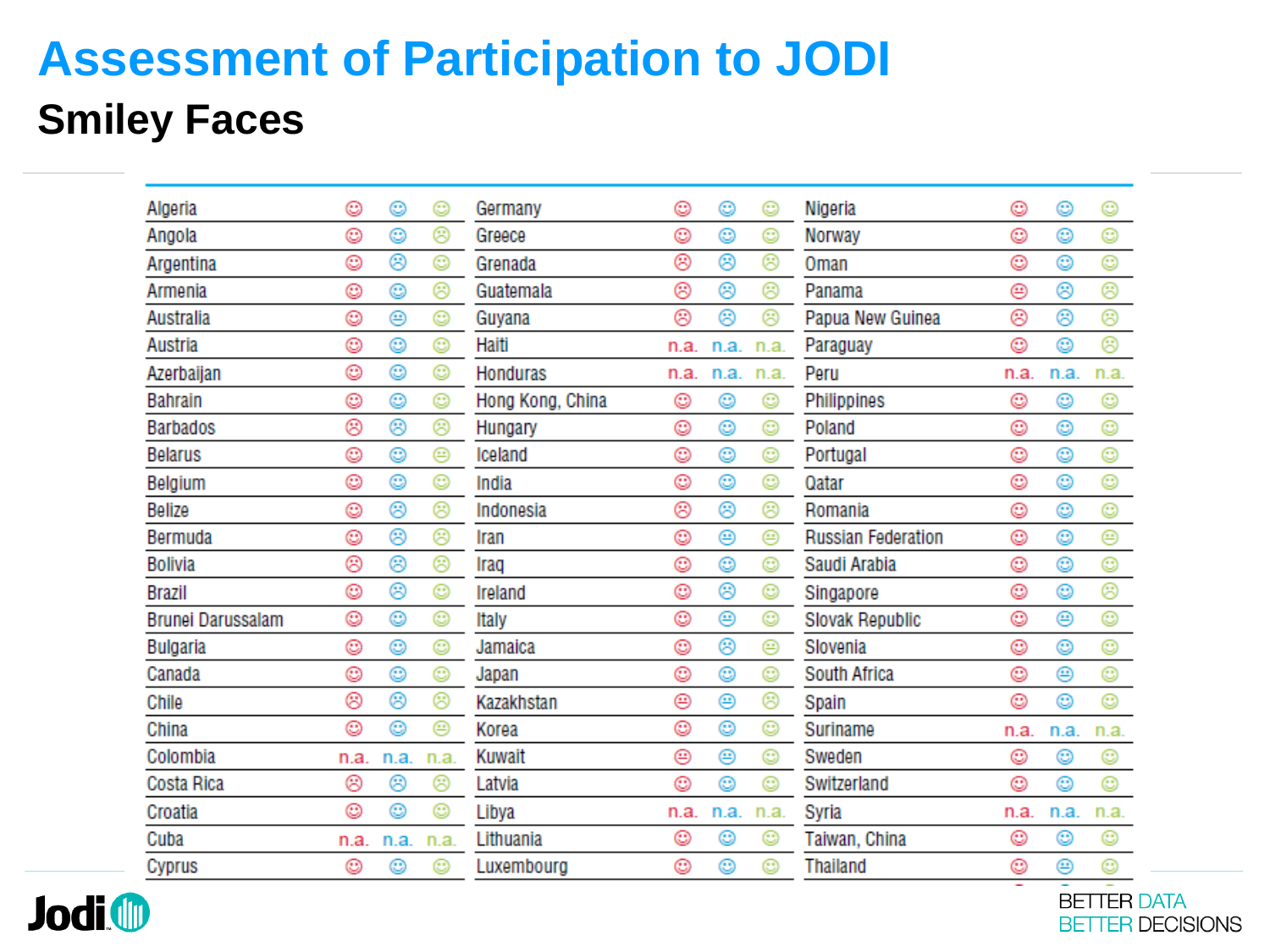- IEA Methodology
- Timeliness: Number of M-1 submissions within the 6-month period under review
	- 6 M-1 submissions
		- 4-5 M-1 submissions
		- less than 4 submissions



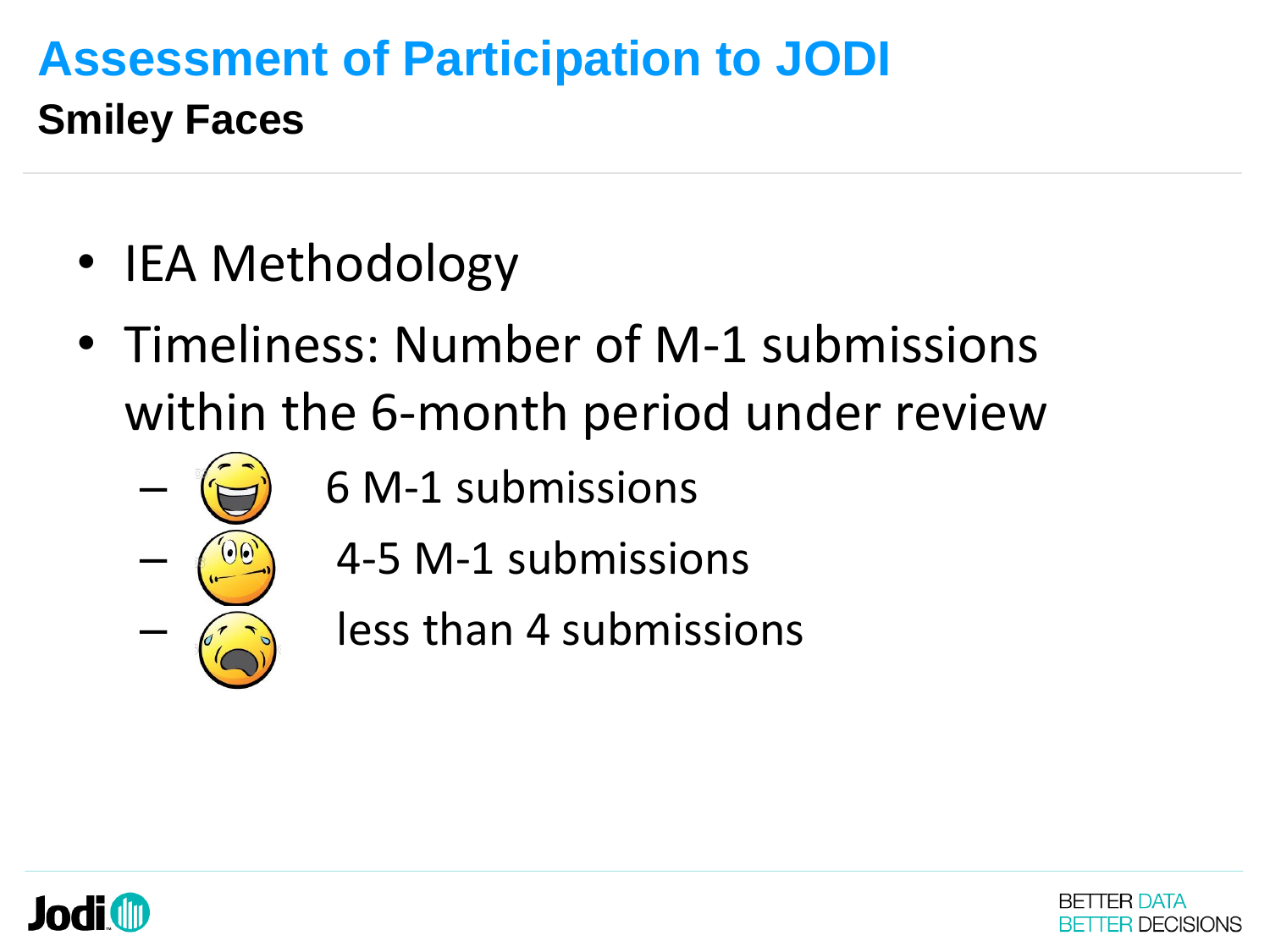- IEA Methodology
- Completeness: Number of data points submitted based on the original JODI format
	- above 90% of all data points
	- 60-90% of all data points
		- less than 60% submissions



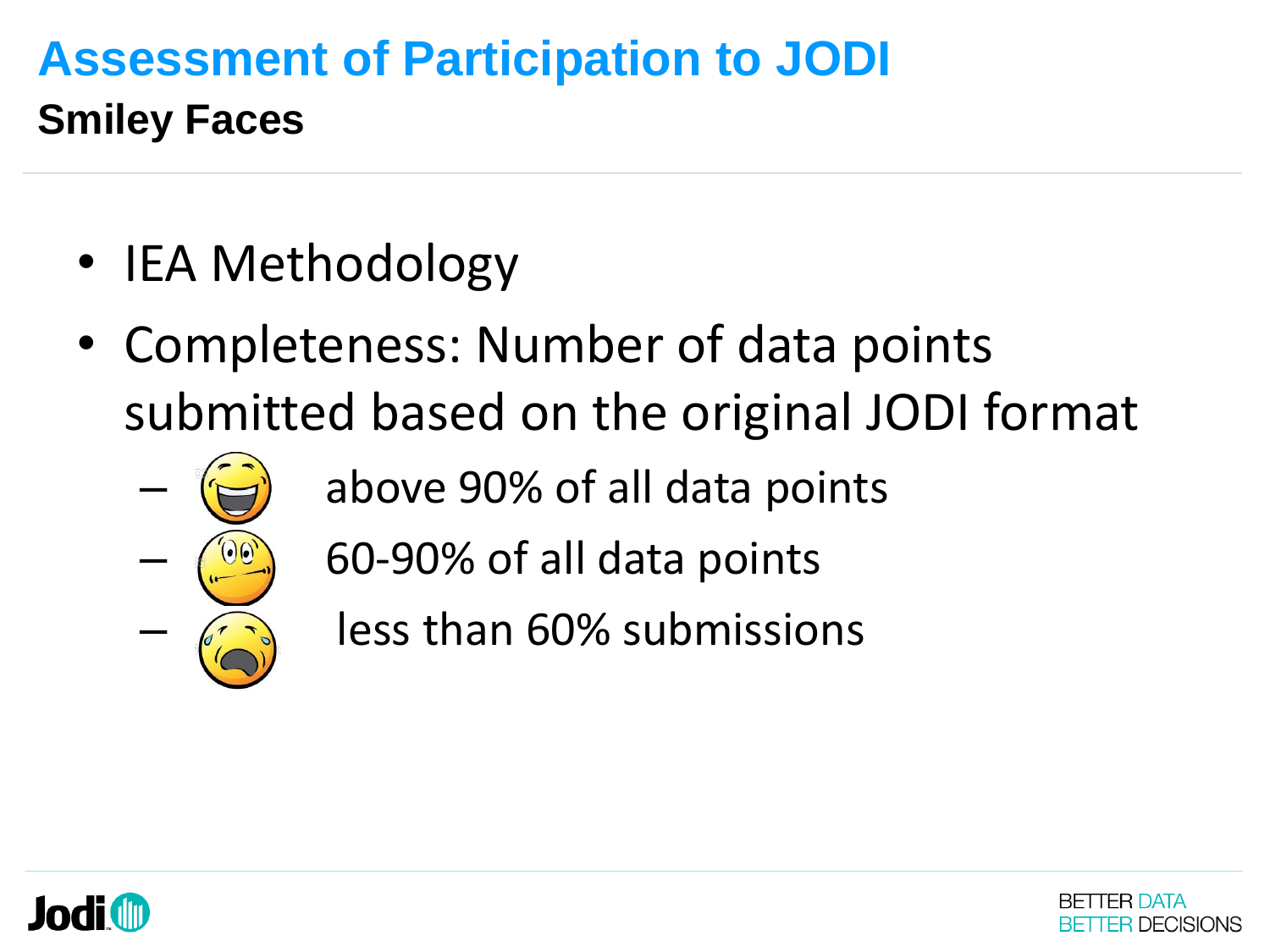- IEA Methodology
- Sustainability: M-1 and M-2 submissions within the 6-month period under review
	- 6 months of data
		- 4-5 months of data
		- less than 4 months of data



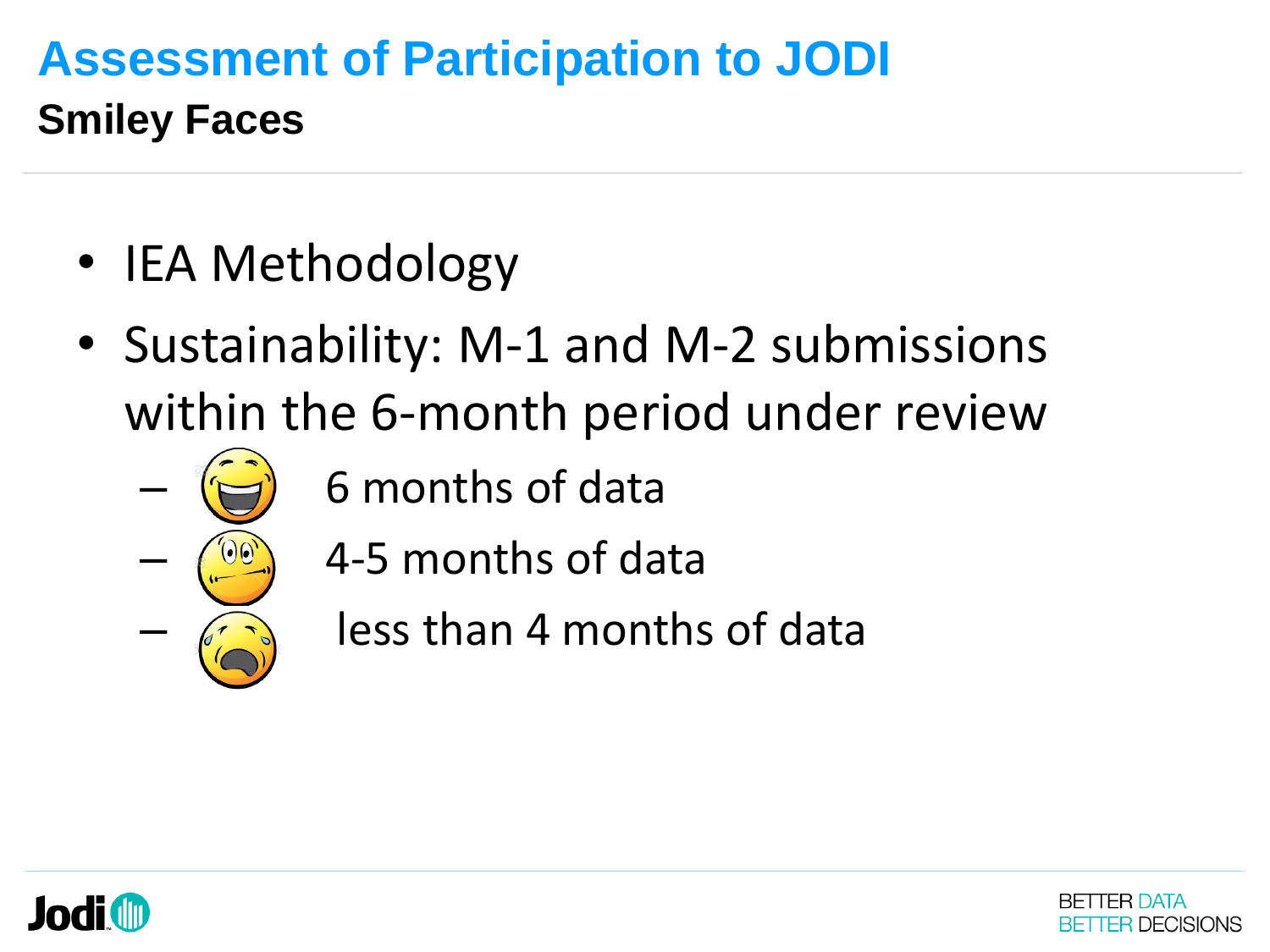- APEC Methodology
- Timeliness: Number of M-1 & M-2 submissions within the 6-month period under review



- 6 M-1 & M-2 submissions
	- 4-5 M-1 & M-2 submissions
- less than 4 M-1 & M-2 submissions



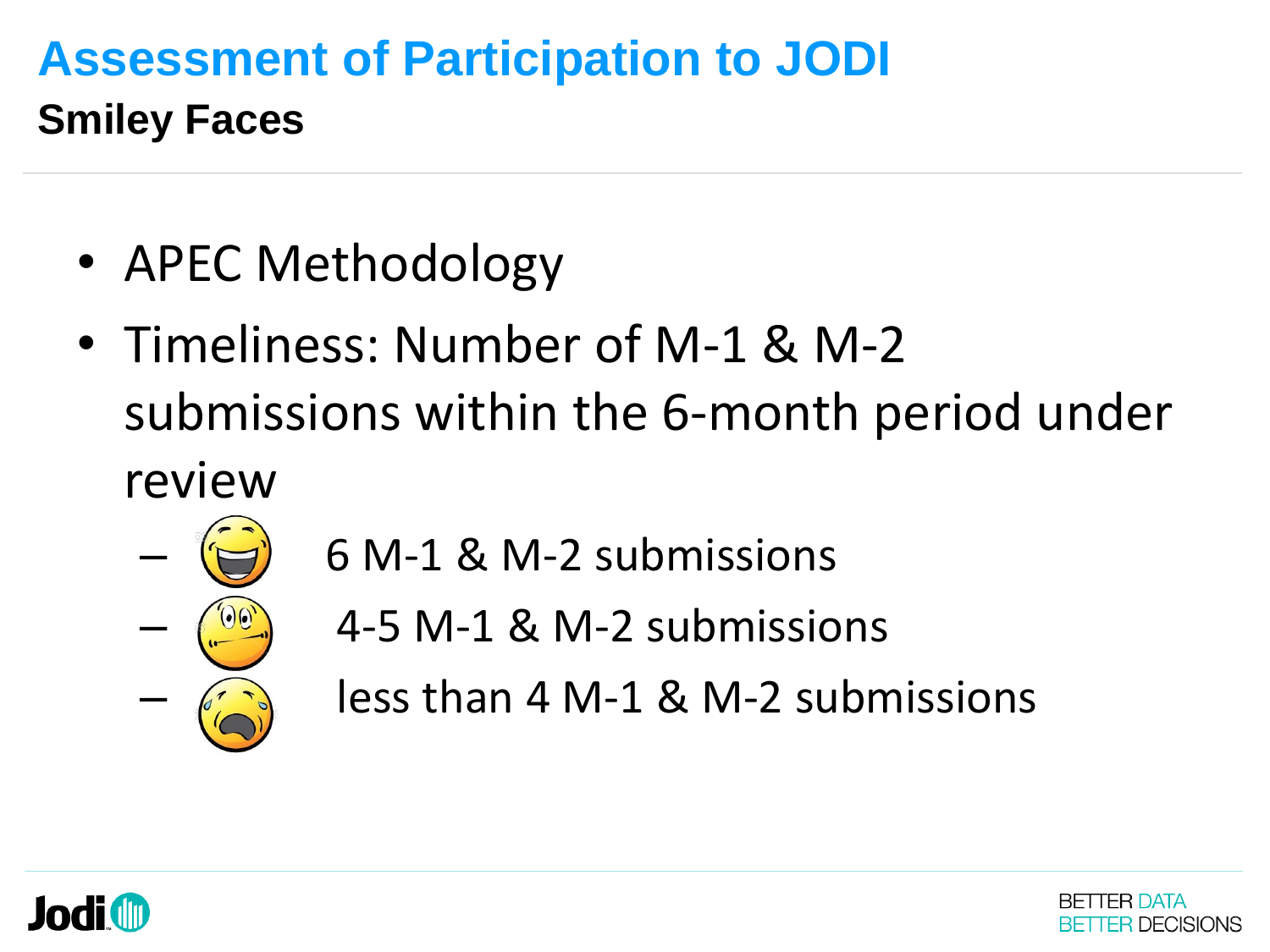- APEC Methodology
- Completeness: Number of data points submitted based on the original JODI format
	- above 90% of all data points
	- 60-90% of all data points
	- less than 60% submissions



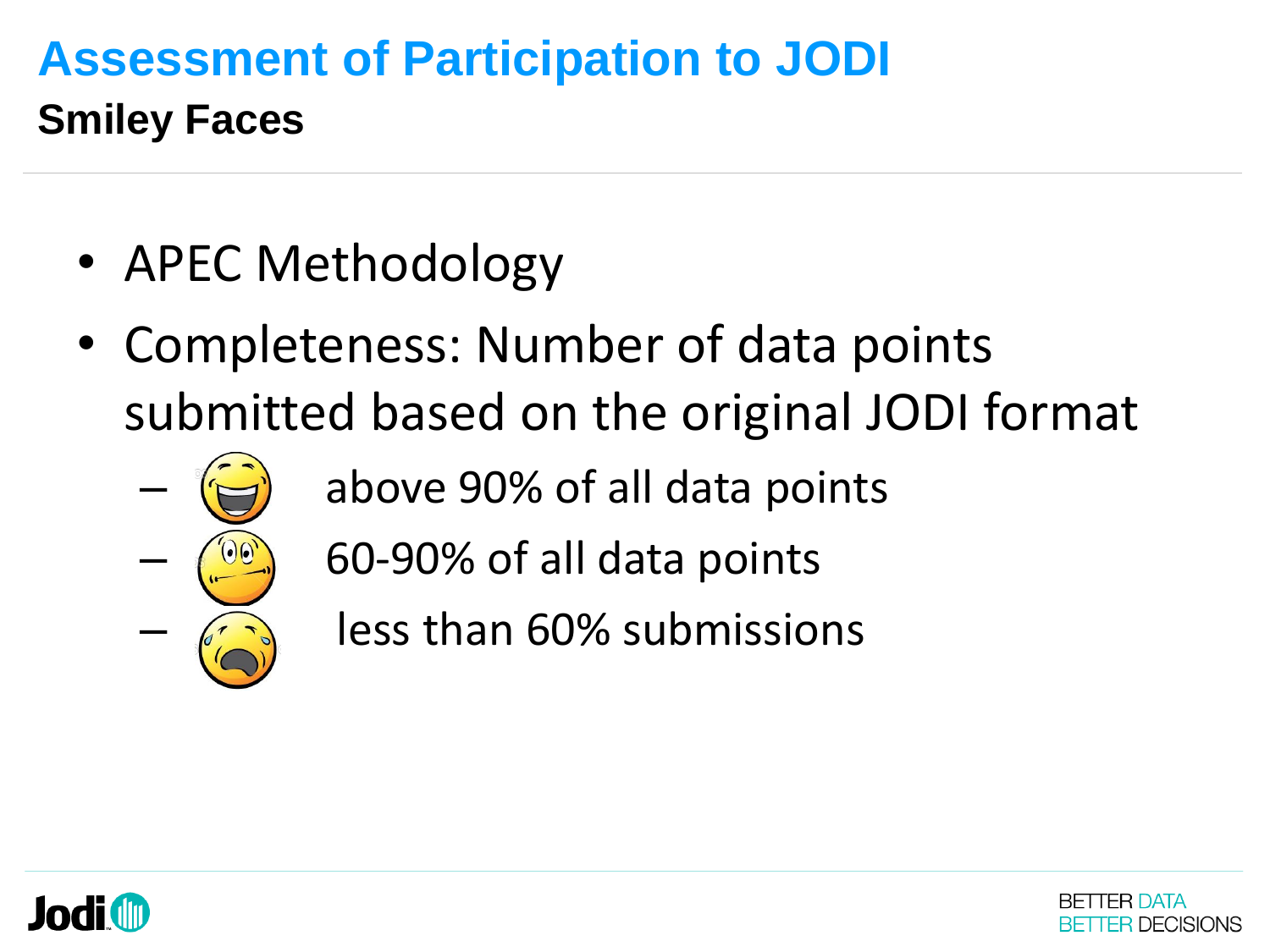- APEC Methodology
- Sustainability: M-1 and M-2 submissions within the 6-month period under review
	- 6 months of data
		- 4-5 months of data
		- less than 4 months of data



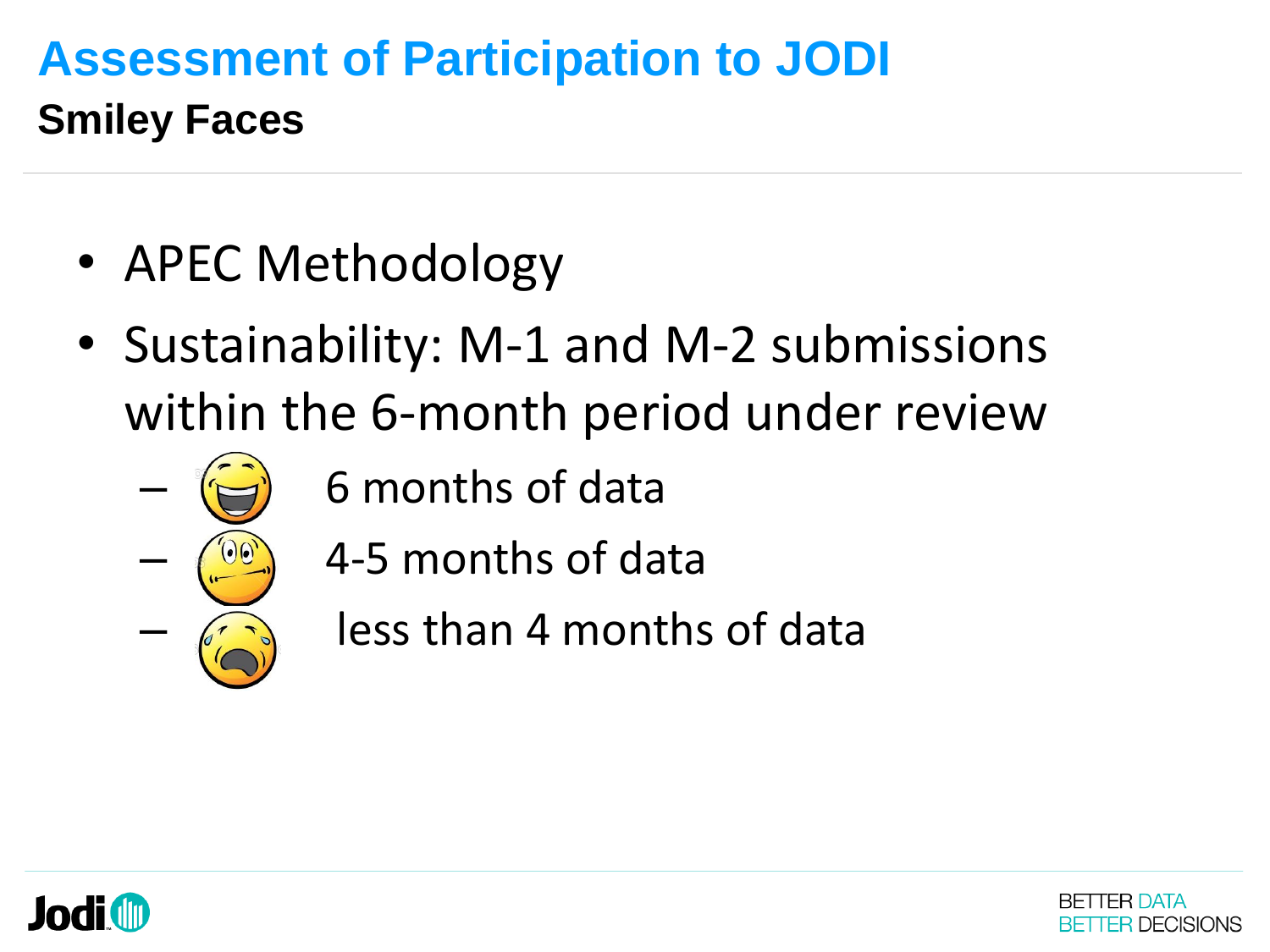## **Metadata**

- JODI Data should have metadata
- The simplest definition of metadata is that it is **data about data**. More specifically information (data) about a particular content (data)
- Metadata describes **how and when and by whom** a particular set of data was collected; how the data is **formatted**
- Metadata **must be updated** when there is a change in the resource it describes
- It can be useful to **keep** metadata even when the resource no longer exists
- Metadata **enhances data transparency** and is essential for understanding information stored in a database



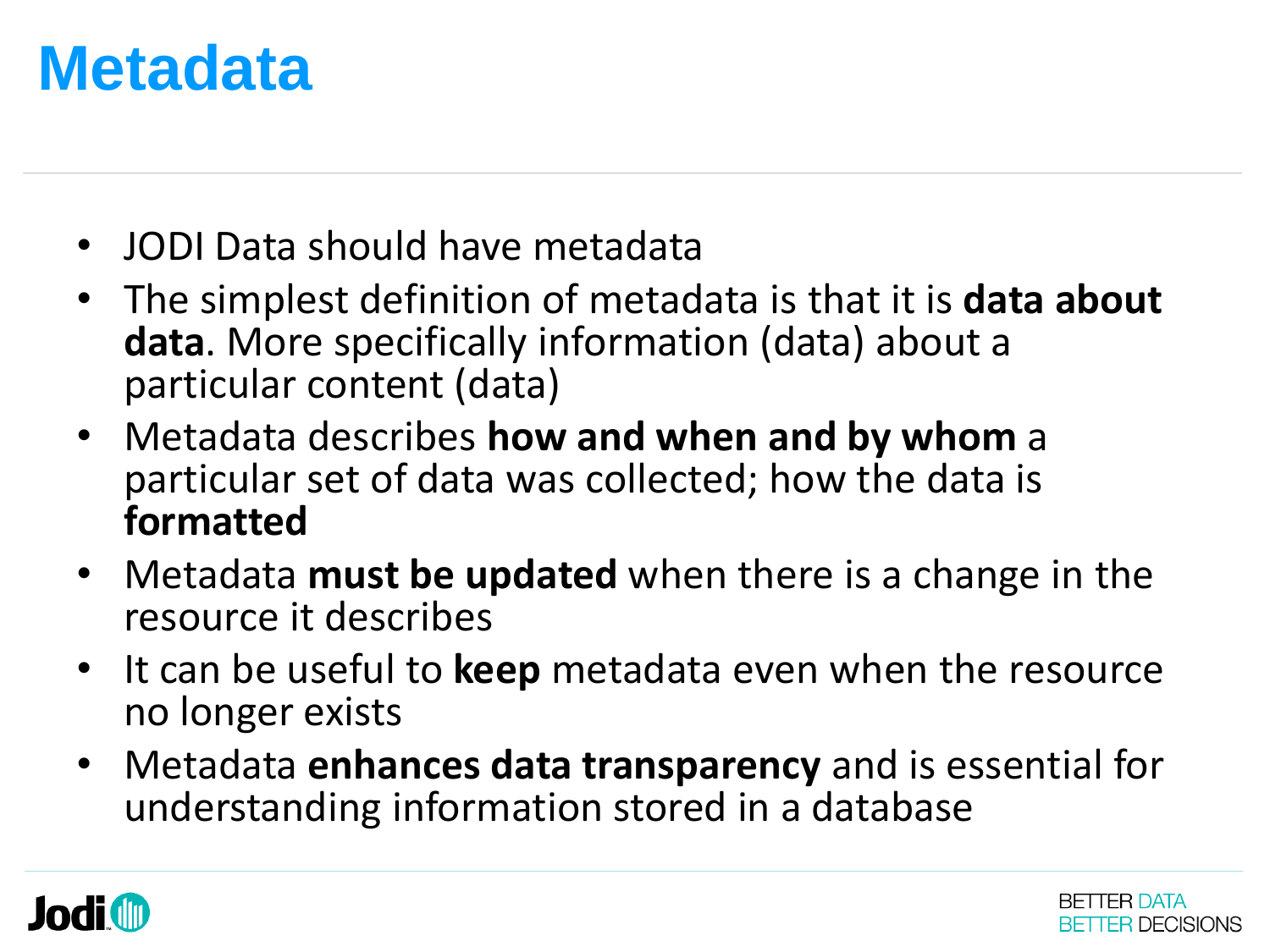# **Data Quality vs Cost**

- The quality of the data will be affected by available resources to collect, analyze and store energy statistics
- Although not measures of quality, they are positively correlated with quality
- Costs: Office space, utility bills, staff-hours involved, software, etc.
- Cost is not only on the collector but also on the respondent
- Response burden: Simplest way to measure is the time spent by the respondent to provide information
- A compromise between quality and cost and burden must be achieved



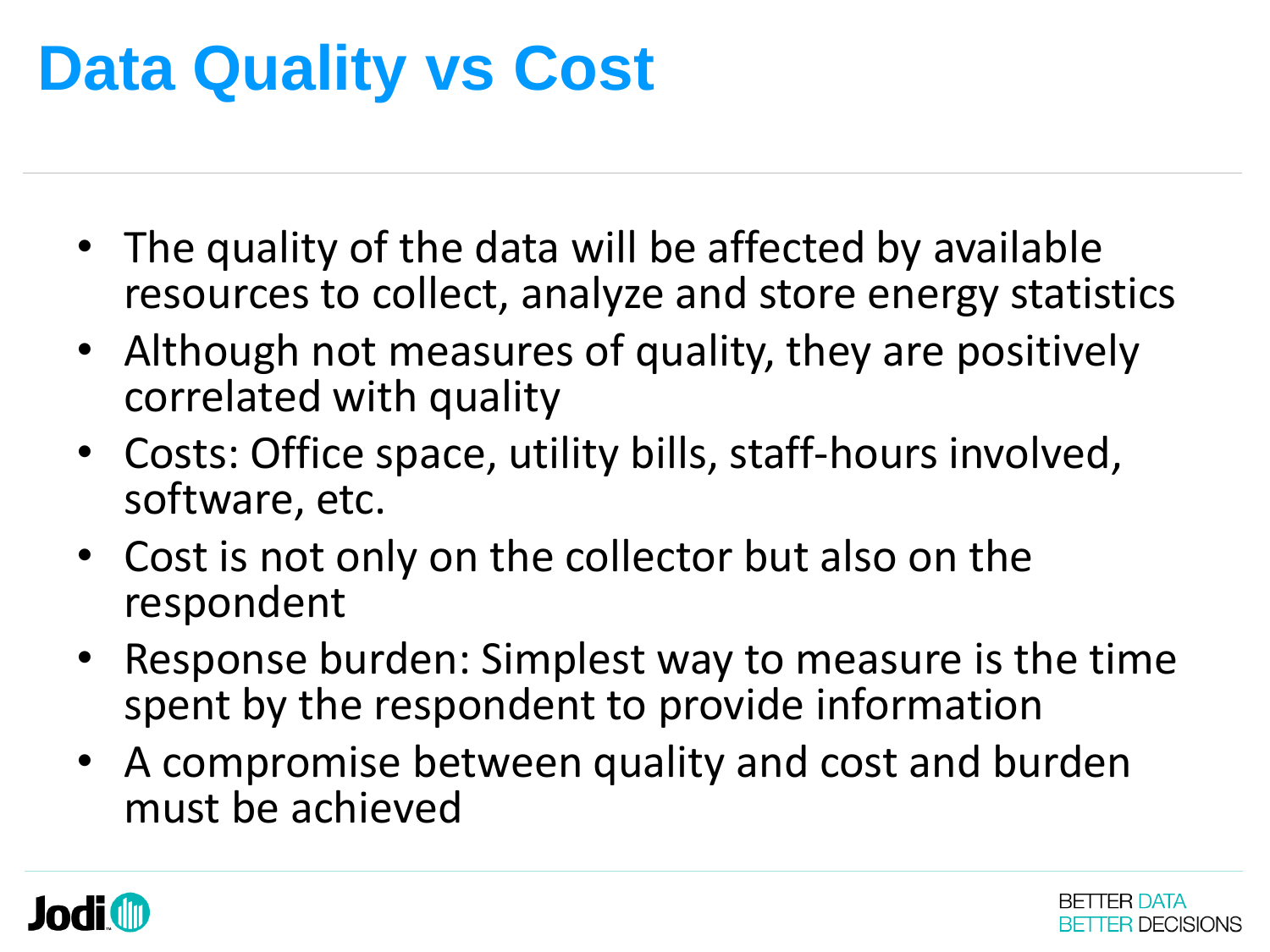# **Cost of Data Collection**

- Functions of cost/burden
	- Collection of data
	- Level of disaggregation
	- Time lags, frequencies of data
	- Applied methodologies
- Fortunately, administrative data are available; they are just to be found and collected